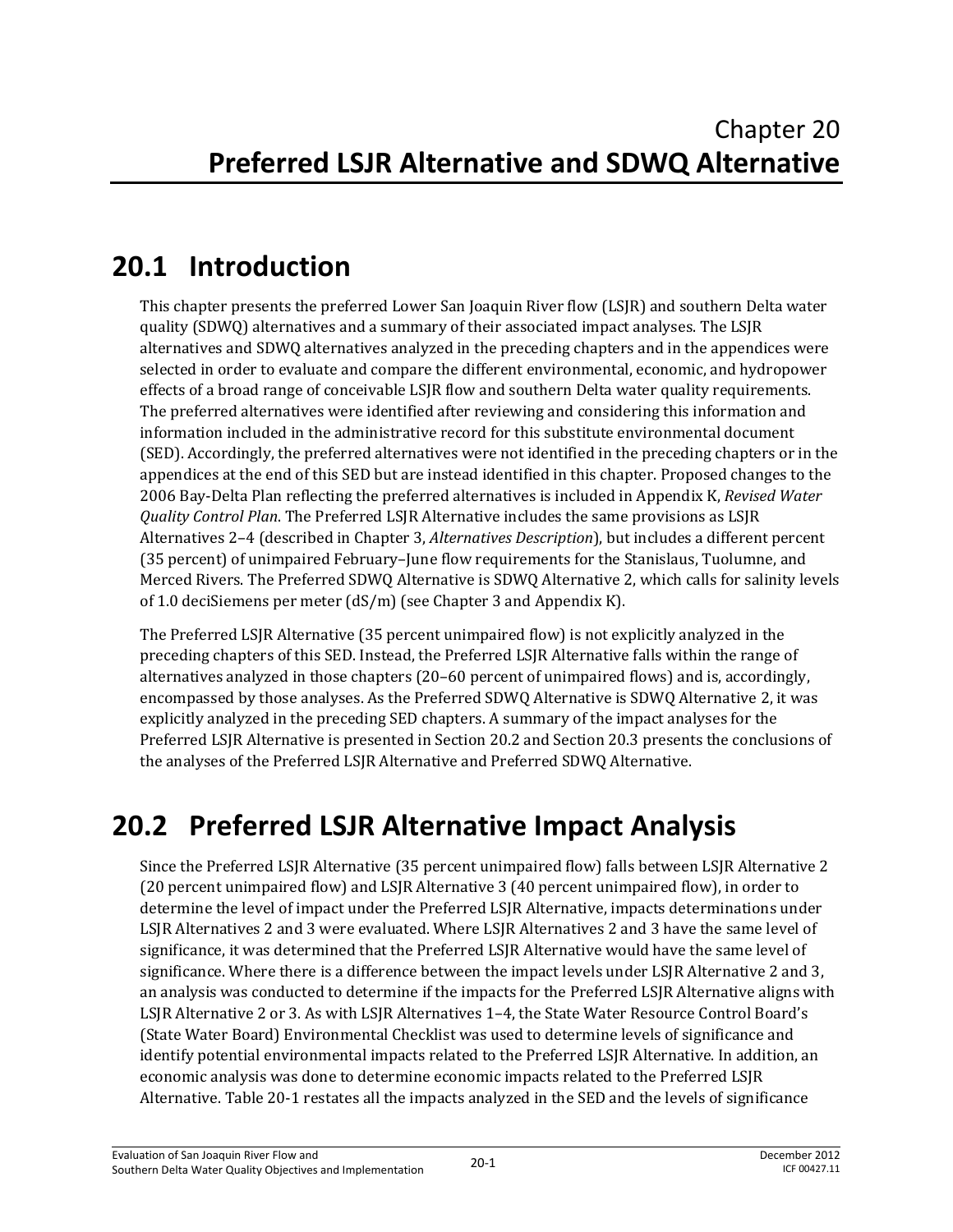associated with LSJR Alternatives 2 and 3. Where there is a difference between impact levels under LSJR Alternatives 2 and 3, an impact analysis is presented in Sections 20.2.1 through 20.2.10 followed by an economic analysis of the Preferred LSJR Alternative in Section 20.2.11. Impacts analyzed in this chapter are indicated in bold in Table 20-1.

| Impact       | LSJR Alternative 2   | LSJR Alternative 3 | Resource Area                                       | SED Chapter |  |
|--------------|----------------------|--------------------|-----------------------------------------------------|-------------|--|
| HYD-1        | S                    | LS                 |                                                     |             |  |
| $HYD-2$      | LS                   | LS                 |                                                     |             |  |
| $WS-1$       | LS                   | S                  | Water Supply, Surface                               | 5           |  |
| $WQ-1$       | LS                   | LS                 | Hydrology, and Water<br>Quality                     |             |  |
| WQ-2         | LS                   | LS                 |                                                     |             |  |
| $WQ-3$       | $\mathbf S$          | LS                 |                                                     |             |  |
| $WQ-4$       | S                    | LS                 |                                                     |             |  |
| $FLO-1$      | LS                   | LS                 | Flooding, Sediment, and                             | 6           |  |
| $FLO-2$      | LS                   | LS                 | Erosion                                             |             |  |
| AQUA-1       | LS                   | LS                 |                                                     |             |  |
| AQUA-2       | LS                   | LS                 |                                                     |             |  |
| AQUA-3       | S                    | LS                 |                                                     |             |  |
| AQUA-4       | S                    | LS                 |                                                     |             |  |
| AQUA-5       | S                    | LS                 |                                                     |             |  |
| AQUA-6       | LS                   | LS                 |                                                     |             |  |
| AQUA-7       | $\mathbf S$          | LS                 | <b>Aquatic Resources</b>                            | 7           |  |
| AQUA-8       | LS<br>LS<br>LS<br>LS |                    |                                                     |             |  |
| AQUA-9       |                      |                    |                                                     |             |  |
| AQUA-10      | S                    | LS                 |                                                     |             |  |
| AQUA-11      | $\mathbf S$          | LS                 |                                                     |             |  |
| AQUA-12      | $\mathbf S$          | LS                 |                                                     |             |  |
| AQUA-13      | LS                   | LS                 |                                                     |             |  |
| <b>BIO-1</b> | $\mathbf S$          | LS                 |                                                     |             |  |
| <b>BIO-2</b> | LS                   | LS                 |                                                     |             |  |
| <b>BIO-3</b> | LS                   | LS                 | <b>Terrestrial Biological</b><br>Resources          | 8           |  |
| <b>BIO-4</b> | $\mathbf S$          | LS                 |                                                     |             |  |
| <b>BIO-5</b> | $\mathbf S$          | LS                 |                                                     |             |  |
| $GW-1$       | LS                   | $\boldsymbol{S}$   | <b>Groundwater Resources</b>                        | 9           |  |
| <b>REC-1</b> | LS                   | $\mathbf S$        |                                                     |             |  |
| REC-2        | LS                   | LS                 | <b>Recreational Resources</b><br>and Visual Quality | 10          |  |
| REC-3        | LS                   | LS                 |                                                     |             |  |
| $AG-1$       | LS                   | $\mathbf S$        |                                                     |             |  |
| $AG-2$       | LS                   | LS                 | <b>Agricultural Resources</b>                       | 11          |  |
| $CUL-1$      | LS                   | LS                 |                                                     |             |  |
| $CUL-2$      | LS                   | LS                 | <b>Cultural Resources</b>                           | 12          |  |
| $CUL-3$      | LS                   | LS                 |                                                     |             |  |

#### **Table 20-1. Impacts and Levels of Significance for LSJR Alternatives 2 and 3**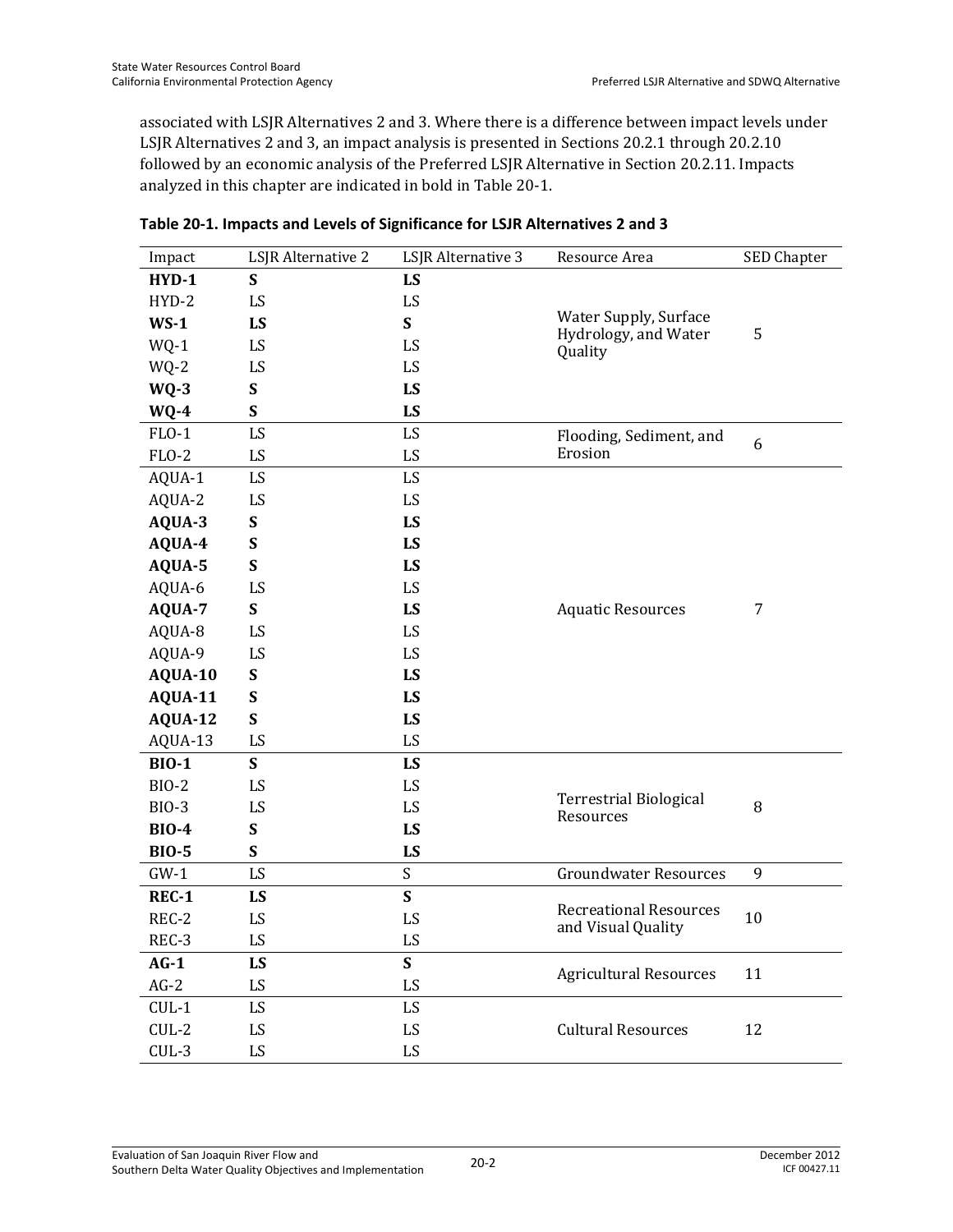| Impact  | LSJR Alternative 2 | LSJR Alternative 3 | Resource Area                                 | SED Chapter |  |
|---------|--------------------|--------------------|-----------------------------------------------|-------------|--|
| $SP-1$  | LS                 | LS                 |                                               |             |  |
| $SP-2$  | LS                 | S                  | Service Providers                             |             |  |
| $SP-3$  | LS<br>LS           |                    |                                               | 13          |  |
| $SP-4$  | LS                 | S                  |                                               |             |  |
| ECC-1   | LS                 | LS                 |                                               |             |  |
| ECC-2   | LS                 | LS                 |                                               |             |  |
| $ECC-3$ | LS                 | S                  | <b>Energy Resources and</b><br>Climate Change | 14          |  |
| $ECC-4$ | LS                 | S                  |                                               |             |  |
| ECC-5   | LS                 | LS                 |                                               |             |  |

 $=$  significant and unavoidable

 $LS = less than significant$ 

Bold = impacts addressed in this chapter (impacts that have different levels of significance under Alternatives 2 and 3)

## **20.2.1 Water Supply, Surface Hydrology, and Water Quality Impacts Analysis**

Chapter 5, *Water Supply, Surface Hydrology, and Water Quality*, discusses potential impacts on the water supply, surface hydrology, and water quality in the plan area. As shown in Table 20-1, there are seven impacts identified in Chapter 5, of which three impacts have the same levels of significance between LSJR Alternatives 2 and 3. It is reasonably assumed that for these impacts— HYD-2, WQ-1, and WQ-2—the Preferred LSJR Alternative would have the same, less-than-significant impacts. Below is an impacts analysis for HYD-1, WS-1, WQ-3, and WQ-4, which did not have the same levels of significance between the two alternatives. As described in Chapter 5, significant impacts on water supply, surface hydrology, or water quality (salinity or temperature) would result if the alternatives would: substantially reduce river flows, substantially reduce annual surface water supply diversions, violate salinity or temperature water quality objectives, or substantially degraded water quality such that it does not protect agricultural beneficial uses.

### **Hydrologic Impact**

### **HYD-1: Substantially reduce monthly river flow values caused by the percent unimpaired flow objective** *(Less than significant)*

Significant impacts on hydrology may occur due to significant reductions in flows. Hydrologic impacts of the Preferred LSJR Alternative were analyzed using the State Water Board's WSE modeling output showing the changes in flows under the Preferred LSJR Alternative (35 percent unimpaired flow February–June)compared to baseline and LSJR Alternatives 2 (20 percent unimpaired flow) and 3 (40 Percent unimpaired flow). Figure 20-1 shows the resulting distribution of total annual February–June flows on each of the three eastside tributaries and on the SJR at Vernalis for the Preferred LSJR Alternative, LSJR Alternatives 2 and 3, and baseline. The distribution of the Preferred LSJR Alternative is similar to the distribution of LSJR Alternative 3 and much greater in magnitude than LSJR Alternative 2. Table 20-2 summarizes the flow effects compared to baseline for LSJR Alternatives 2 and 3 and the Preferred LSJR Alternative. The total average February–June flow difference from baseline for the Preferred LSJR Alternative falls between LSJR Alternatives 2 and 3 and is close to LSJR Alternative 3.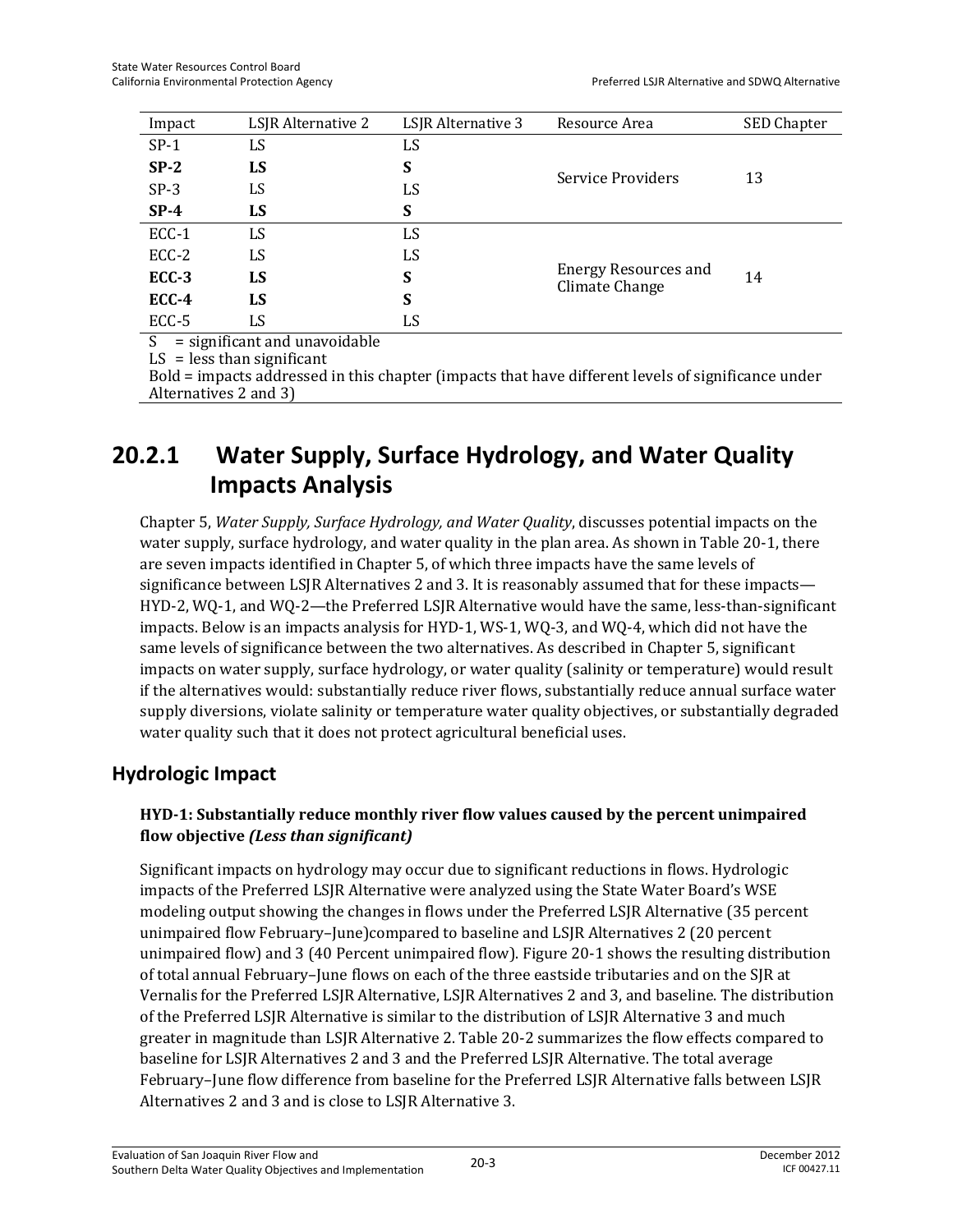

**Figure 20-1. February–June Flow for the Baseline, Preferred LSJR Alternative, LSJR Alternative 2 and LSJR Alternative 3 (Preferred Alternative, Alternative 2, and Alternative 3) on the: a) Stanislaus River, b) Tuolumne River, c) Merced River, and d) SJR at Vernalis (maf = million acre-feet)**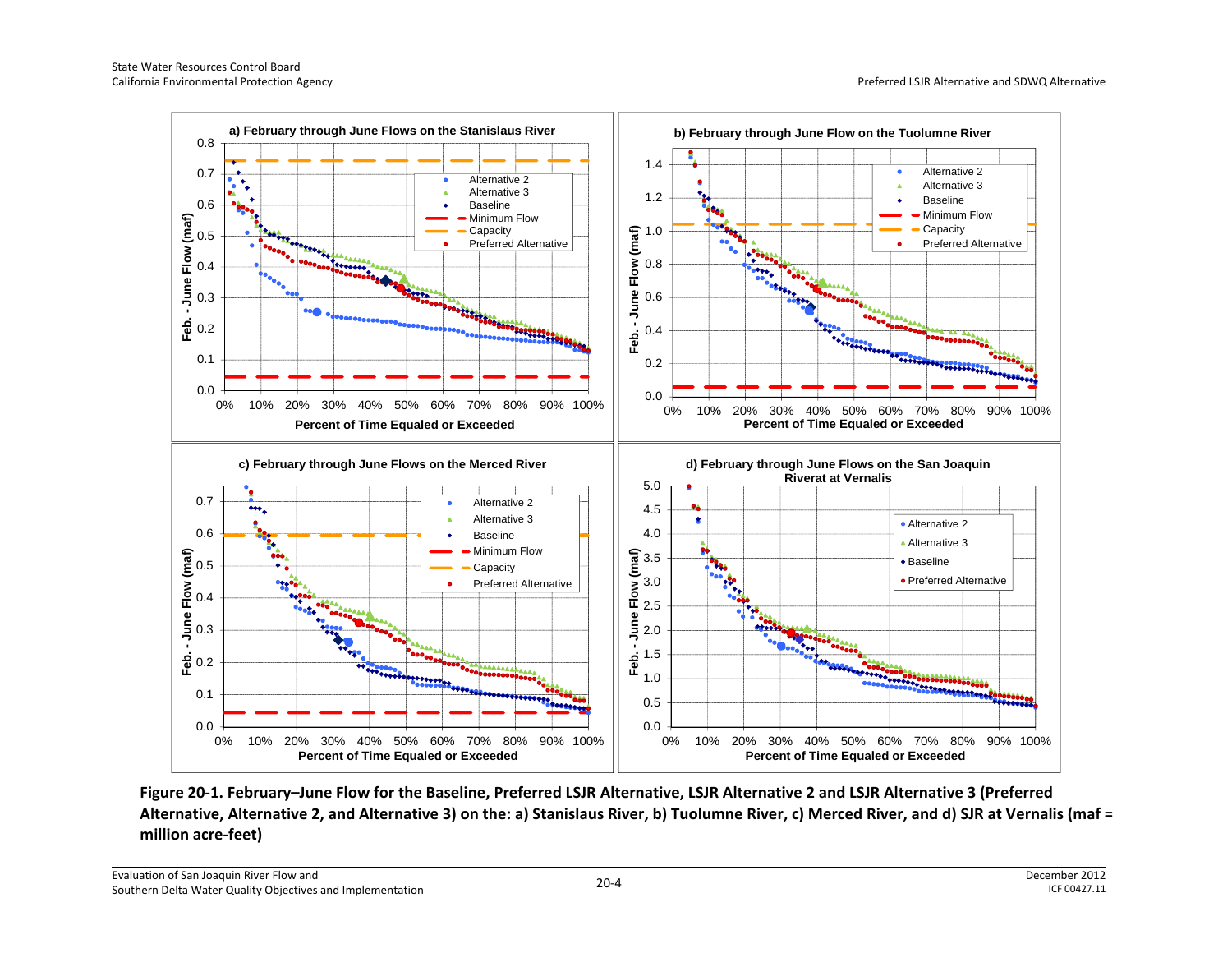|                                                                    | Stanislaus River<br>near Ripon<br>TAF/ $(\%)$ | Tuolumne River<br>near Modesto<br>TAF $/$ (%) | Merced River<br>near Stevinson<br>TAF $/$ (%) | San Joaquin River<br>near Vernalis<br>TAF/ $(% )$ |
|--------------------------------------------------------------------|-----------------------------------------------|-----------------------------------------------|-----------------------------------------------|---------------------------------------------------|
| <b>Baseline</b>                                                    | 355 / (100)                                   | 540/ (100)                                    | 270/(100)                                     | 1804 / (100)                                      |
| Difference from<br><b>Baseline for LSIR</b><br>Alternative 2       | $-93/(-26)$                                   | $-21/(-4)$                                    | $-7/(-2)$                                     | $-121/(-7)$                                       |
| Difference from<br>Baseline for<br>Preferred LSIR<br>Alternative 1 | $-24/(-7)$                                    | 111 / (21)                                    | 54/(20)                                       | 141/ (8)                                          |
| Difference from<br><b>Baseline for LSIR</b><br>Alternative 3       | 4/(1)                                         | 148 / (27)                                    | 72 / (27)                                     | 225 / (12)                                        |

| Table 20-2. Average February-June Baseline Flow and Difference from Baseline for LSJR            |
|--------------------------------------------------------------------------------------------------|
| Alternatives 2 and 3 and the Preferred LSJR Alternative on each Tributary and on SJR at Vernalis |

Notes: Resulting flow effects on the tributaries are as calculated near the confluence with the SJR, specifically at Ripon, Modesto, and Stevinson.

TAF = thousand acre-feet

As demonstrated in Table 20-2, the flows associated with the LSJR Preferred LSJR Alternative are slightly less than LSJR Alternative 3 and considerably higher than LSJR Alternative 2 flows. Compared to baseline, flows under the Preferred LSJR Alternative are higher on the Merced, Tuolumne, and SJR at Vernalis, but slightly lower on the Stanislaus River. While flows may be slightly more than 5 percent lower than baseline on the Stanislaus River under the Preferred LSJR Alternative, as indicated in Figure 20-1(a), those reduction in flows compared to baseline are minimal and would only occur in the wetter 40 percent of years when potential impacts would be minimized due to already relatively high flow conditions. Further, total flows from the LSJR Watershed would be higher under the Preferred LSJR Alternative and would have generally beneficial effects for the watershed. Additionally, the National Marine Fisheries Service biological opinion Stanislaus River reasonable and prudent alternative, including Action 3.1.3 (NMFS BO) flows required on the Stanislaus River are included in the baseline. However, these flows are not included in the WSE modeling of the LSJR alternatives, including the Preferred LSJR Alternative. Instead, the WSE modeling of the LSJR alternatives assumes that a certain percent (i.e., 35 percent) of unimpaired flow would be met. As a result, when the WSE model results are compared to baseline, the modeling shows some flow reductions in the Stanislaus River. However, because the LSJR alternatives would not directly result in any changes to the NMFS BO flow requirements on the Stanislaus River, actual reductions in flows below the NMFS BO flows would be unlikely. While the NMFS BO flow requirements may change in the future as a result of coordination between the State Water Board, NMFS, and others, it is not expected that flows would be reduced to a level that would result in impacts related to flow. Based on the above, impacts under the Preferred LSJR Alternative would be less than significant for HYD-1.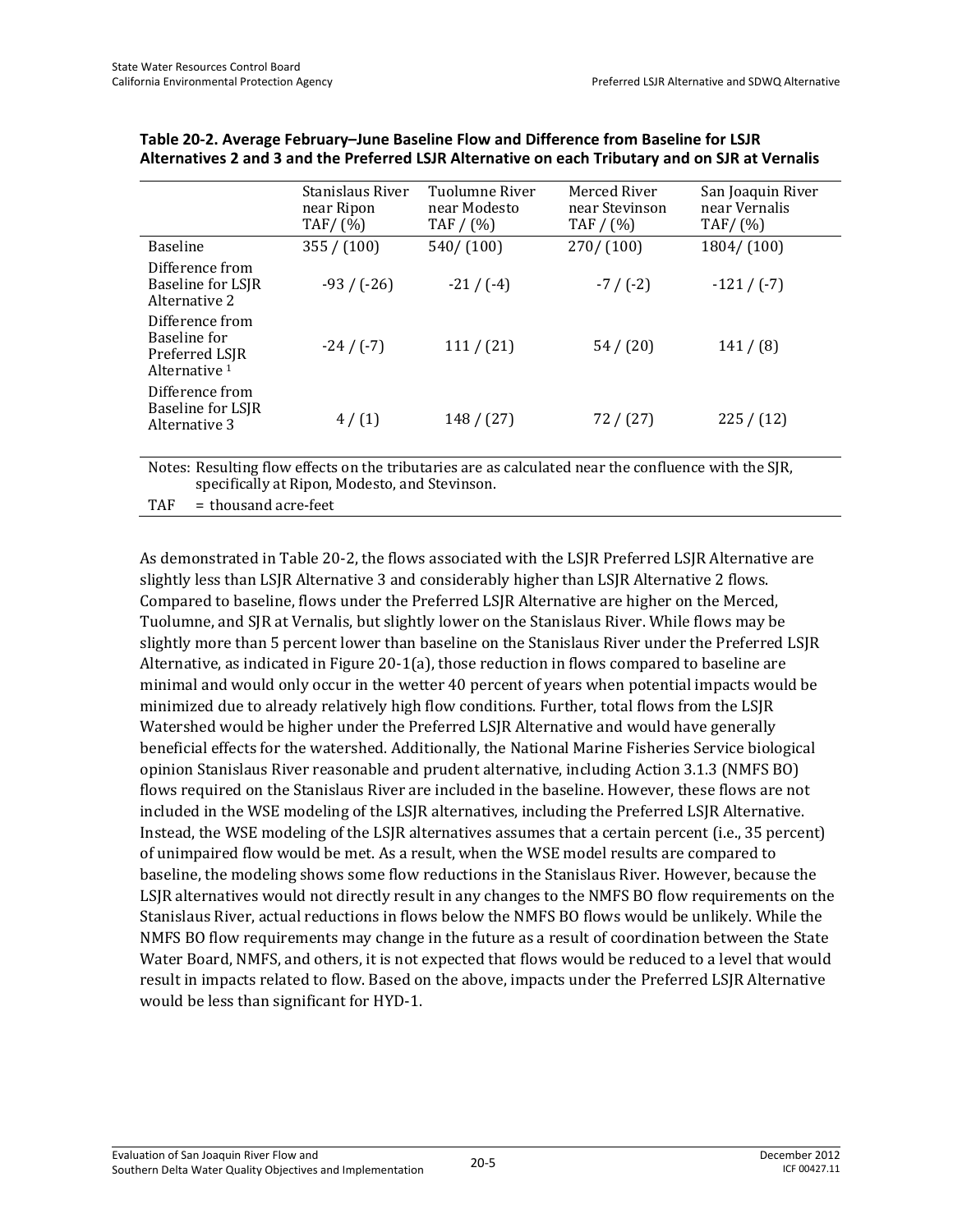### **Water Supply Impact**

### **WS-1: Substantially reduce surface water supply diversions caused by a change in river flows or reduce exports to CVP and SWP export service areas caused by a change in river flows**  *(Significant and unavoidable)*

Water supply impacts of the Preferred LSJR Alternative were analyzed by comparing WSE modeling output showing the changes in diversions under the Preferred LSJR Alternative (35 percent unimpaired February–June flow) compared to baseline and LSJR Alternatives 2 (20 percent unimpaired flow) and 3 (40 Percent unimpaired flow). Water supply impacts were estimated by quantifying modeled changes in the volume of diversions and the modeled end-of-September storage in New Melones, New Don Pedro, and New Exchequer Reservoirs. Reductions in diversions of more than 5 percent were considered to result in significant impacts to water supply.

Figure 20-2 contains the resulting distribution of total annual diversions from each of the eastside tributaries and the combined effect of the three tributaries for the LSJR under the Preferred LSJR Alternative, LSJR Alternatives 2 and 3, and baseline. The distribution of total annual diversions for the Preferred LSJR Alternative is close to the distribution for LSJR Alternative 3 and much greater than LSJR Alternative 2. Table 20-3 summarizes the diversion effects compared to baseline for LSJR Alternatives 2 and 3 and the Preferred LSJR Alternative. The average annual diversion differences from baseline under the Preferred LSJR Alternative are between those for LSJR Alternatives 2 and 3, but closer to LSJR Alternative 3.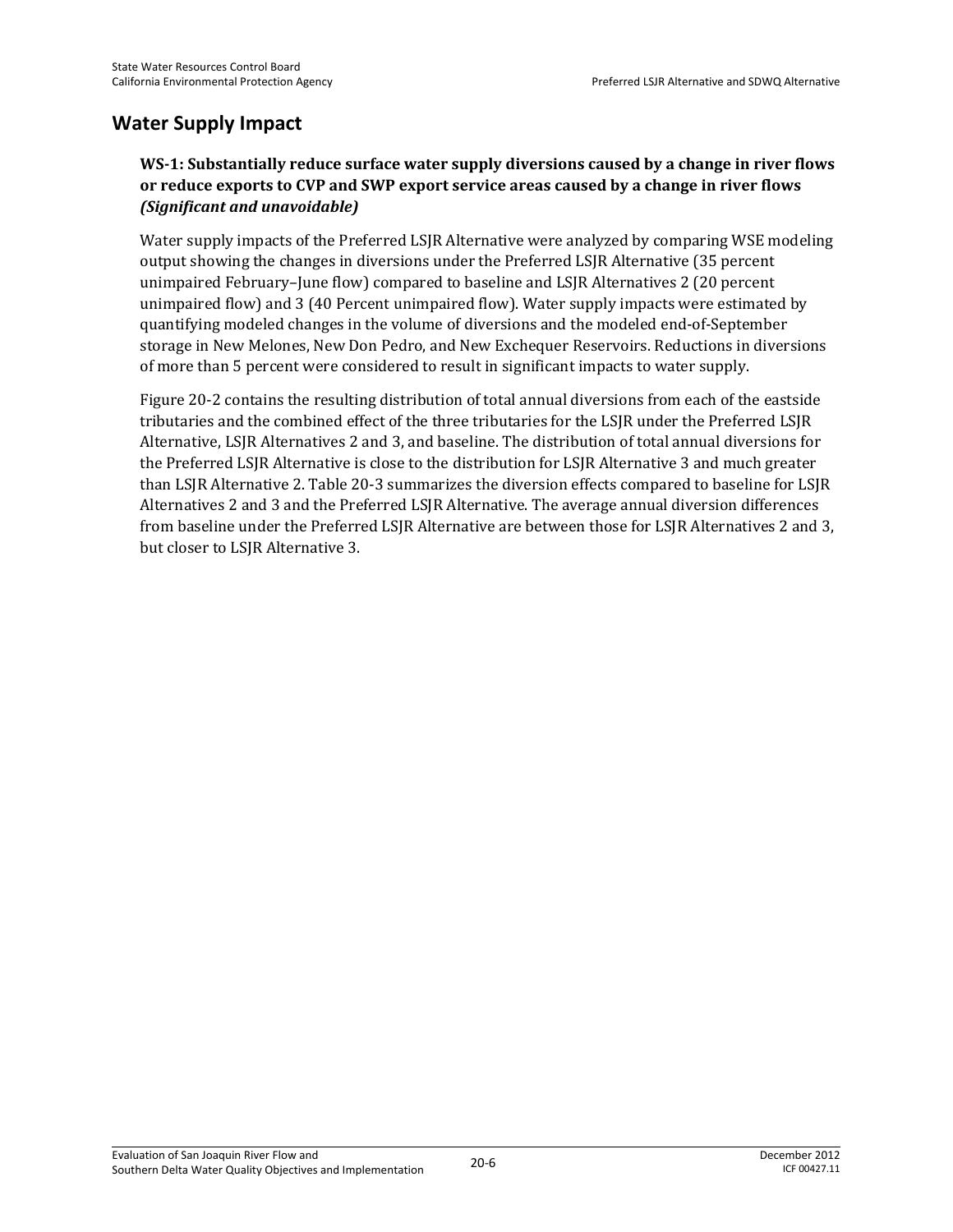California Environmental Protection Agency **Protection Agency** Preferred LSJR Alternative and SDWQ Alternative



**Figure 20-2. Annual Diversions for the Baseline, the Preferred LSJR Alternative, LSJR Alternative 2 and LSJR Alternative 3 (Preferred Alternative, Alternative 2, and Alternative 3) from the: a) Stanislaus River, b) Tuolumne River, c) Merced River, and d) Three Tributaries Combined (maf = million acre-feet)**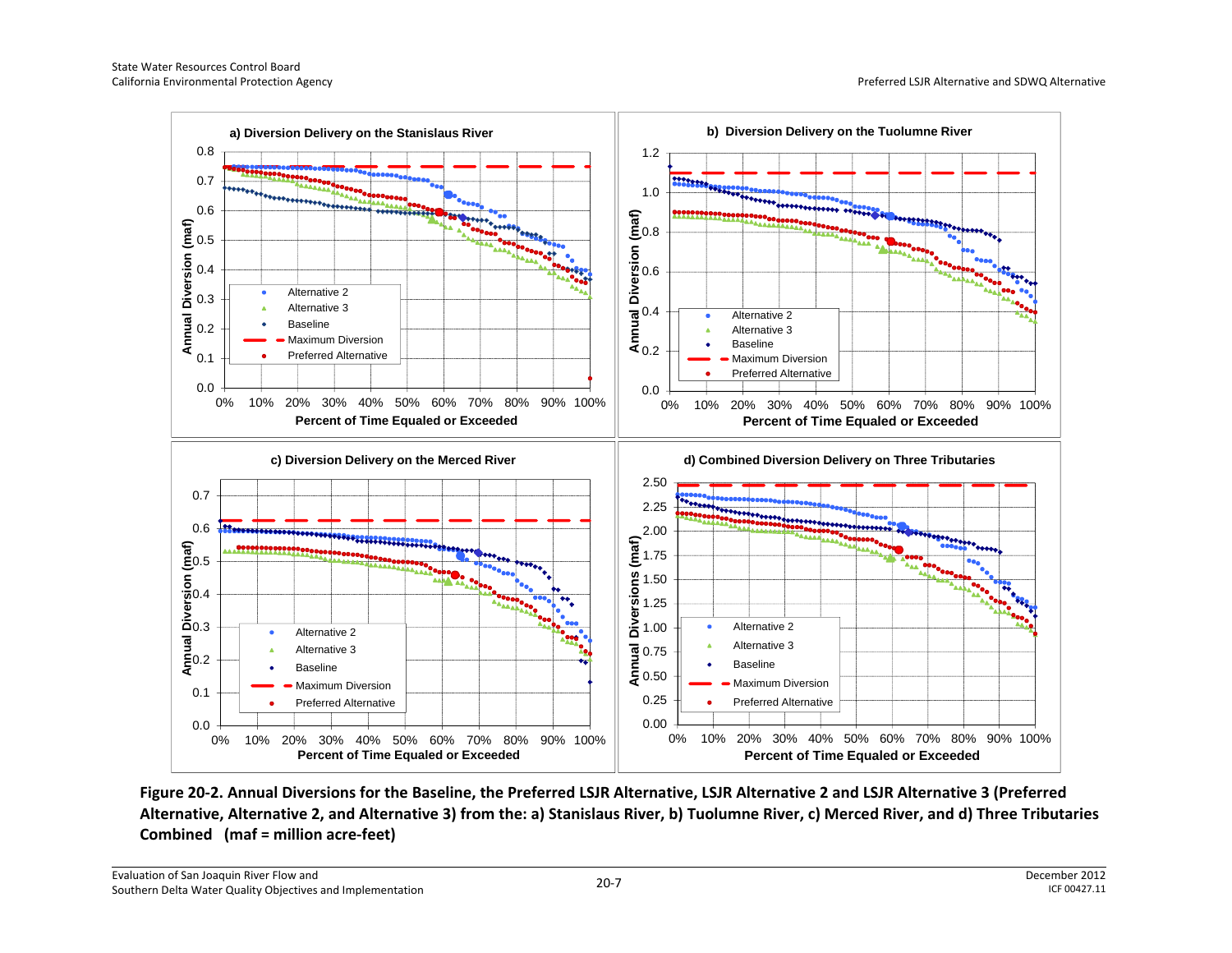| Alternative                                                   | Combined<br>$(TAF/\%)$ | Stanislaus<br>$(TAF/\%)$ | Tuolumne<br>$(TAF/\%)$ | Merced<br>$(TAF/\%)$ |
|---------------------------------------------------------------|------------------------|--------------------------|------------------------|----------------------|
| <b>Baseline</b>                                               | 1,989                  | 577                      | 885                    | 527                  |
| Difference from Baseline<br>for LSJR Alternative 2            | 64/3                   | 72/12                    | $-6/ -1$               | $-10/ -2$            |
| Difference from Baseline<br>for Preferred LSIR<br>Alternative | $-181/9$               | 18/3                     | $-132/ -15$            | $-67/ -13$           |
| Difference from Baseline<br>for LSJR Alternative 3            | $-268/ -13$            | $-8/ -1$                 | $-173/ -20$            | $-87/ -17$           |
| $TAF =$ thousand acre-feet                                    |                        |                          |                        |                      |

| Table 20-3. Average Annual Baseline Diversions and Difference from Baseline for LSJR Alternatives |
|---------------------------------------------------------------------------------------------------|
| 2 and 3 and the Preferred LSJR Alternative on each Tributary and the Tributaries Combined         |

Estimated diversions associated with the Preferred LSJR Alternative would decrease by 9 percent for the plan area and decrease by 14 percent and 10 percent in the Tuolumne and Merced Rivers, respectively. Estimated diversions increased by 3 percent on the Stanislaus River. Because the Preferred LSJR Alternative substantially changes diversions (by more than 5 percent) in the plan area, the Preferred LSJR Alternative is considered to have a significant impact on water supplies. As with LSJR Alternative 3 described in Chapter 5, there are no feasible mitigation measures. Impacts to water supplies under the Preferred LSJR Alternative would be significant and unavoidable.

### **Water Quality Impacts**

### **WQ-3: Substantially degrade water quality by increasing water temperature caused by reduced river flows** *(Less than significant)*

Substantial increases in water temperature could result in significant impacts on water quality. Water quality impacts related to temperature from the Preferred LSJR Alternative were analyzed by comparing temperature modeling for the Preferred LSJR Alternative (35 percent unimpaired February–June flow) to baseline and LSJR Alternatives 2 (20 percent unimpaired flow) and 3 (40 percent unimpaired flow). Temperature modeling was done with the U.S. Army Corps of Engineers' (USACE) HEC 5Q river and reservoir hydraulic and water quality model. More information about this modeling effort is discussed in Appendix F.1., *Hydrologic and Water Quality Modeling*, Section 4. Figures 20-3 and 20-4 show the model results of average monthly baseline temperatures on the Stanislaus, Tuolumne, and Merced Rivers 1980–2003 under the Preferred LSJR Alternative, LSJR Alternatives 2 and 3, and baseline.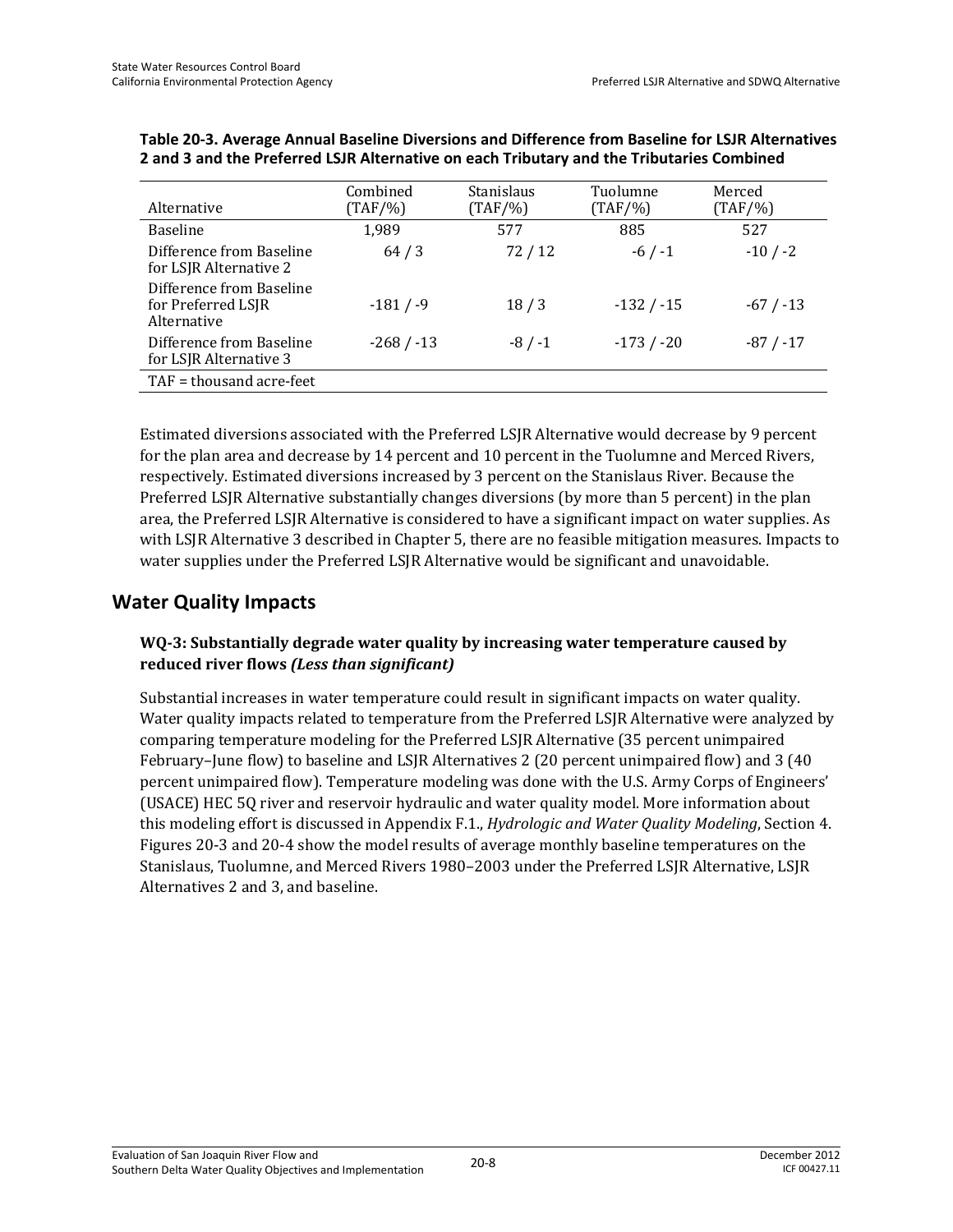





**Figure 20-3. Modeled Average Monthly Temperature for the Baseline and the Preferred Alternative, LSJR Alternative 2, and LSJR Alternative 3 (Preferred Alternative, Alternative 2, and Alternative 3) on the Stanislaus, Tuolumne, and Merced Rivers for 1980–2003**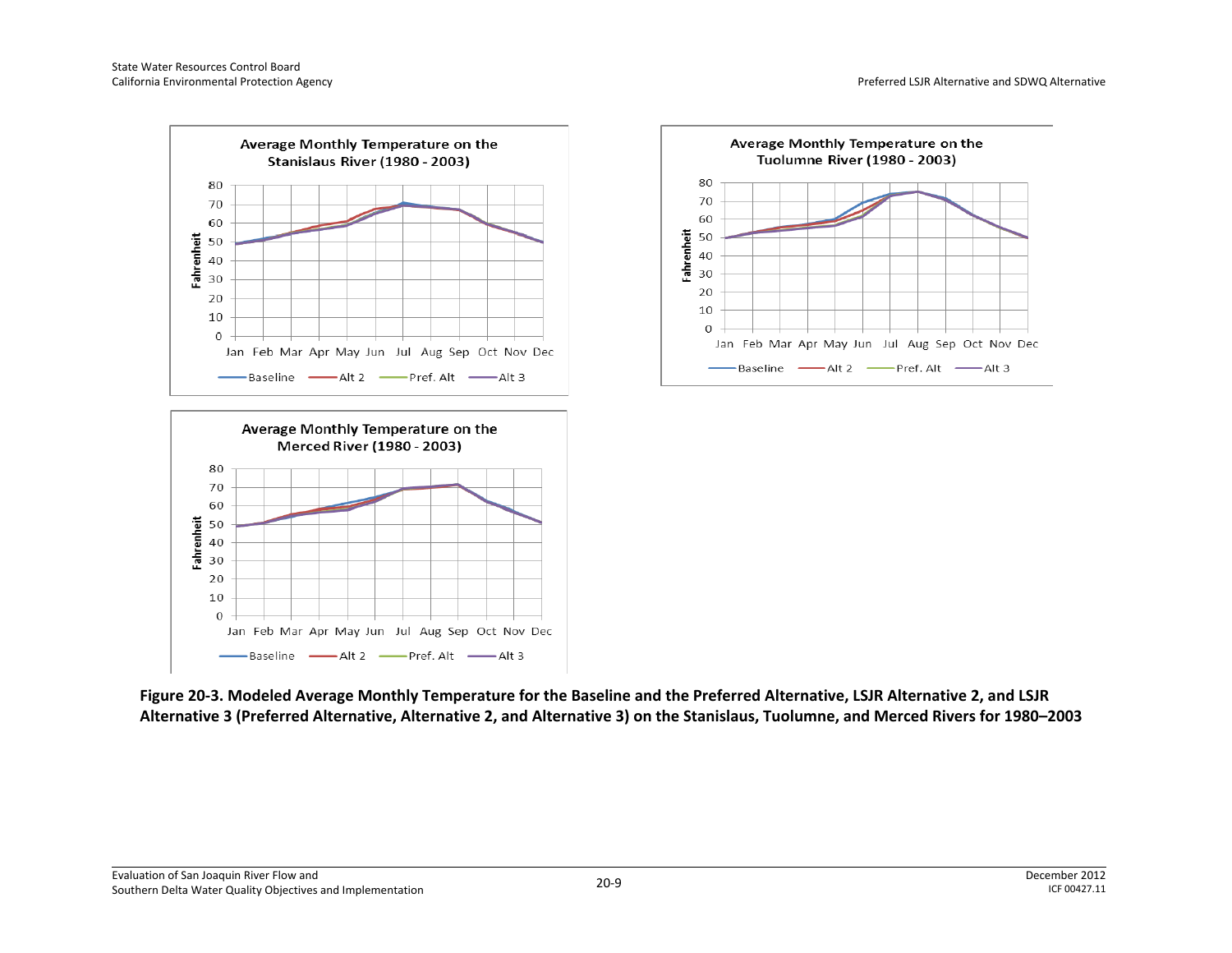





**Figure 20-4. Average Difference Compared to Baseline of Modeled Temperature for the Preferred LSJR Alternative, LSJR Alternative 2, and LSJR Alternative 3 (Preferred Alternative, Alternative 2, and Alternative 3) on the Stanislaus, Tuolumne, and Merced Rivers for 1980– 2003**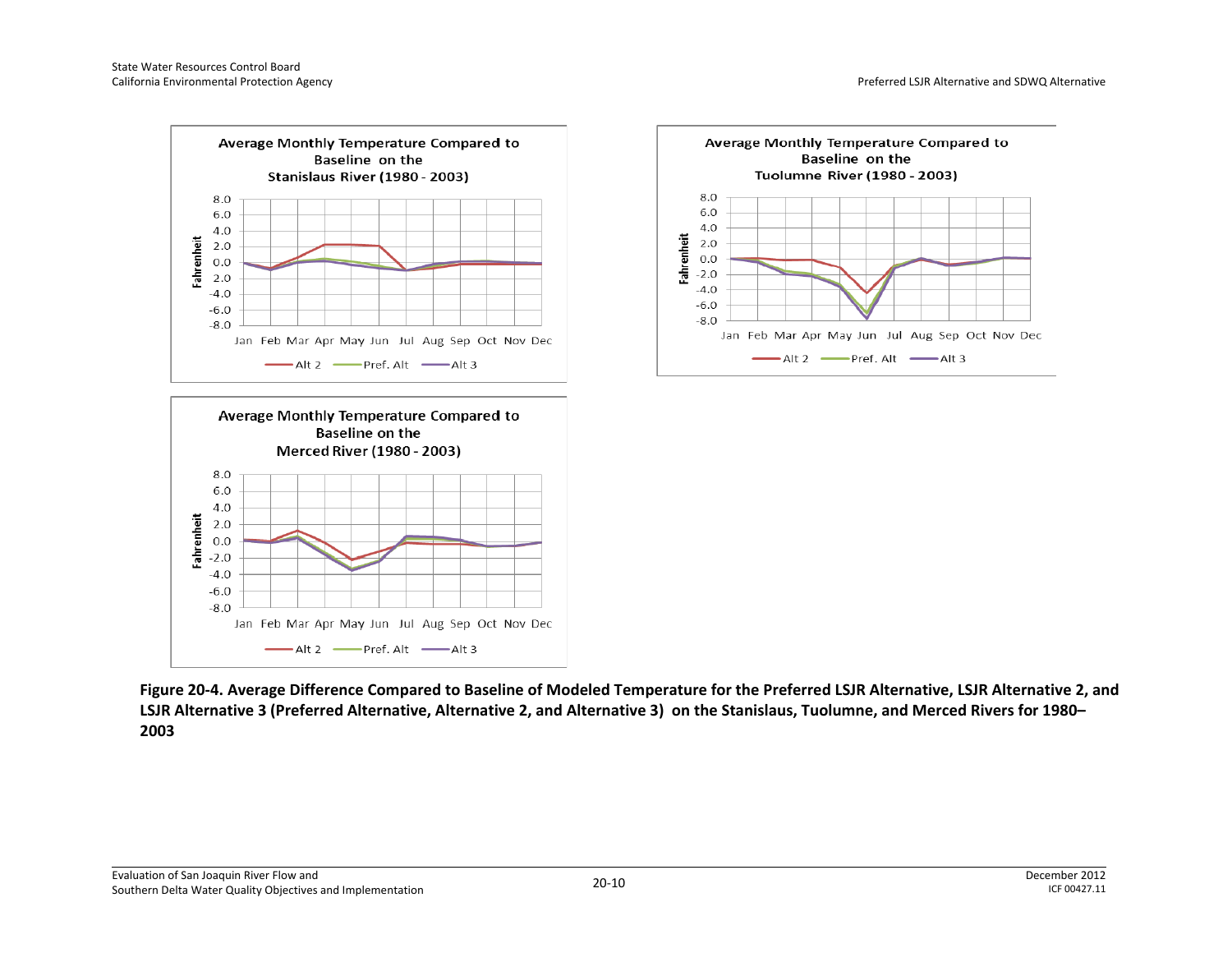As demonstrated in Tables 20-4 through 20-6, the average monthly temperatures associated with the Preferred LSJR Alternative are close to that of LSJR Alternative 3. Temperatures did not increase substantially (by more than two degrees) in the Stanislaus, Tuolumne, and Merced Rivers under the Preferred LSJR Alternative. Therefore, the Preferred LSJR Alternative would have a less-thansignificant impact on water quality due to temperature effects.

|                             |                 |                    | Preferred LSJR     |                    |
|-----------------------------|-----------------|--------------------|--------------------|--------------------|
|                             |                 | LSJR Alternative 2 | Alternative        | LSJR Alternative 3 |
|                             | <b>Baseline</b> | $(^{\circ}F / \%)$ | $(^{\circ}F / \%)$ | $(^{\circ}F / 96)$ |
| January                     | 49.0            | $-0.1/0$           | $-0.1/0$           | $-0.1/0$           |
| February                    | 51.8            | $-0.7 / -1$        | $-0.9 / -2$        | $-0.9/ -2$         |
| March                       | 54.5            | 0.6/1              | 0.1/0              | 0.0 / 0            |
| April                       | 56.5            | 2.2/4              | 0.5/1              | 0.2 / 0            |
| May                         | 58.9            | 2.2/4              | 0.1/0              | $-0.3 / -1$        |
| June                        | 65.5            | 2.1 / 3            | $-0.4 / -1$        | $-0.7 / -1$        |
| July                        | 70.6            | $-1.0 / -1$        | $-1.0 / -1$        | $-1.0 / -1$        |
| August                      | 68.9            | $-0.7 / -1$        | $-0.4 / -1$        | $-0.2/0$           |
| September                   | 67.2            | $-0.2/0$           | 0.1/0              | 0.1 / 0            |
| <b>October</b>              | 59.6            | $-0.2/0$           | 0.2 / 0            | 0.1 / 0            |
| November                    | 54.9            | $-0.2/0$           | 0.0 / 0            | 0.0 / 0            |
| December                    | 50.0            | $-0.2/0$           | $-0.1/0$           | $-0.1/0$           |
| $\mathrm{P}$ F = Fahrenheit |                 |                    |                    |                    |

**Table 20-4. Stanislaus River Average Monthly Modeled Temperature Compared to Baseline (1980–2003)** 

| Table 20-5. Tuolumne River Average Monthly Modeled Temperature Compared to Baseline |  |
|-------------------------------------------------------------------------------------|--|
| (1980–2003)                                                                         |  |

|                             |                 | LSJR Alternative 2 | Preferred LSJR<br>Alternative | LSJR Alternative 3 |
|-----------------------------|-----------------|--------------------|-------------------------------|--------------------|
|                             | <b>Baseline</b> | $(^{\circ}F / \%)$ | $(^{\circ}F / 96)$            | $(^{\circ}F / 96)$ |
| January                     | 49.9            | 0.0/0              | 0.0 / 0                       | 0.0 / 0            |
| February                    | 52.8            | 0.1/0              | $-0.2/0$                      | $-0.4 / -1$        |
| March                       | 55.8            | $-0.2/0$           | $-1.6 / -3$                   | $-1.9/ -3$         |
| April                       | 57.4            | $-0.1/0$           | $-1.9/ -3$                    | $-2.2 / -4$        |
| May                         | 60.2            | $-1.1 / -2$        | $-3.3 / -5$                   | $-3.6/ -6$         |
| June                        | 69.2            | $-4.4 / -6$        | $-7.0 / -10$                  | $-7.8 / -11$       |
| July                        | 74.0            | $-0.8 / -1$        | $-0.9/ -1$                    | $-1.2 / -2$        |
| August                      | 75.4            | $-0.1/0$           | 0.1 / 0                       | 0.1 / 0            |
| September                   | 71.5            | $-0.7 / -1$        | $-0.9/ -1$                    | $-0.9/ -1$         |
| October                     | 62.8            | $-0.4 / -1$        | $-0.5 / -1$                   | $-0.4 / -1$        |
| November                    | 55.3            | 0.1 / 0            | 0.1/0                         | 0.2/0              |
| December                    | 49.9            | 0.0/0              | 0.1 / 0                       | 0.1/0              |
| $\mathrm{P}$ F = Fahrenheit |                 |                    |                               |                    |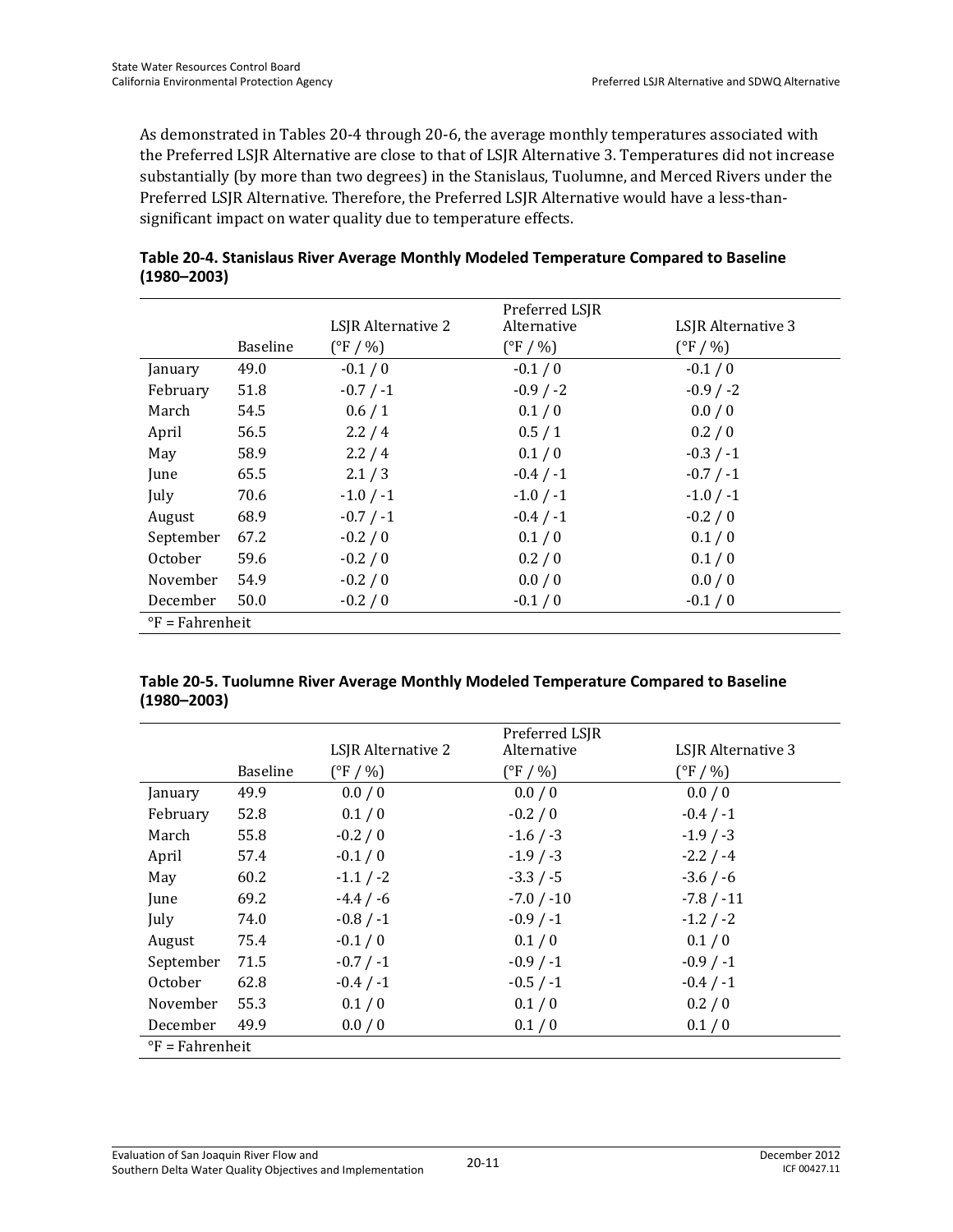|                             |          | LSJR Alternative 2 | Preferred LSJR<br>Alternative | LSJR Alternative 3 |
|-----------------------------|----------|--------------------|-------------------------------|--------------------|
|                             | Baseline | $(^{\circ}F / 96)$ | $(^{\circ}F / \%)$            | $(^{\circ}F / \%)$ |
| January                     | 48.7     | 0.2 / 0            | 0.1/0                         | 0.1/0              |
| February                    | 50.9     | 0.0 / 0            | $-0.2/0$                      | $-0.2/0$           |
| March                       | 54.2     | 1.3/2              | 0.6/1                         | 0.4/1              |
| April                       | 58.1     | $-0.1/0$           | $-1.3 / -2$                   | $-1.6 / -3$        |
| May                         | 61.4     | $-2.2 / -4$        | $-3.3 / -5$                   | $-3.5 / -6$        |
| June                        | 64.5     | $-1.2 / -2$        | $-2.3 / -4$                   | $-2.4 / -4$        |
| July                        | 69.0     | $-0.2/0$           | 0.3/0                         | 0.6/1              |
| August                      | 70.0     | $-0.3/0$           | 0.3/0                         | 0.5/1              |
| September                   | 71.6     | $-0.3/0$           | 0.1/0                         | 0.2 / 0            |
| October                     | 62.7     | $-0.6 / -1$        | $-0.7 / -1$                   | $-0.6 / -1$        |
| November                    | 57.1     | $-0.6 / -1$        | $-0.5 / -1$                   | $-0.5 / -1$        |
| December                    | 51.0     | $-0.1/0$           | $-0.1/0$                      | $-0.1/0$           |
| $\mathrm{P}$ F = Fahrenheit |          |                    |                               |                    |

**Table 20-6. Merced River Average Monthly Modeled Temperature Compared to Baseline (1980– 2003)** 

### **WQ-4: Substantially degrade water quality by increasing contaminant concentrations caused by reduced river flows** *(Less than significant)*

Substantial reductions in flows could result in increased pollutant loads and resulting significant impacts on water quality. Water quality impacts from the Preferred LSJR Alternative were analyzed by comparing flows under the Preferred LSJR Alternative (35 percent unimpaired February–June flow) to baseline and LSJR Alternatives 2 (20 percent unimpaired flow) and 3 (40 percent unimpaired flow). It is assumed for this analysis that changes in river flows will change the dilution of any contaminants and Clean Water Act Section 303(d) listed pollutants that enter the rivers from point- and nonpoint sources. Pollution loads are assumed to not be dependent on river flows, but concentrations would decrease with increased flows and increase with decreased flows. For this evaluation, impacts on water quality from reduced flows were considered significant when reduced flows resulted in ten percent or more of the number of years (over the 82 years of simulated hydrology) for a given month with a concentration ratio above 1.5.

For purposes of analysis, a flow value of 265 cubic feet per second (cfs) is used for the Stanislaus and Tuolumne Rivers and 150 cfs is used for the Merced River to represent the minimum flow value to maintain a pollution concentration ratio of 1.5. Tables 20-7 through 20-9 are the interpolated average monthly flow values for the Preferred LSJR Alternative.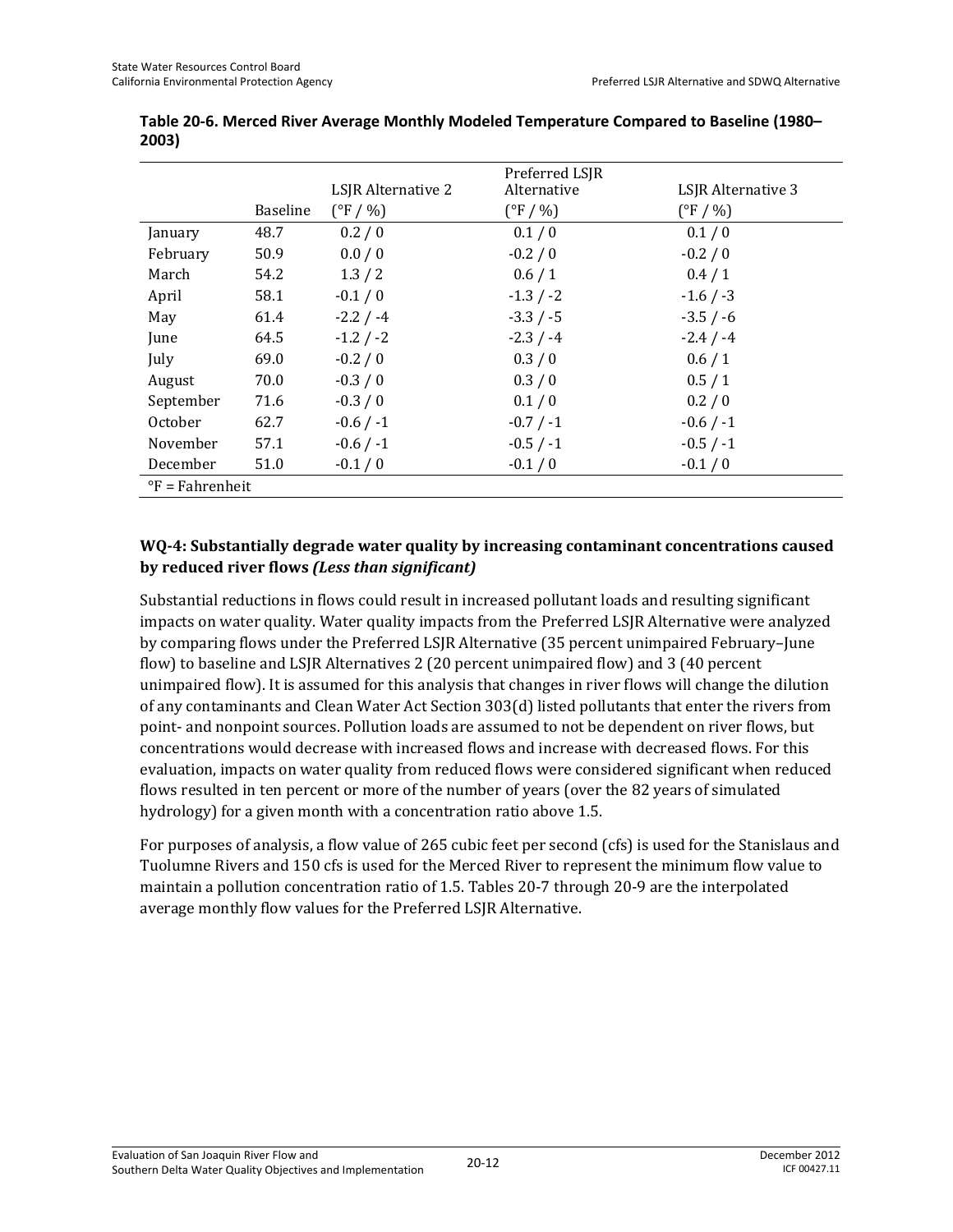|                                                         | <b>OCT</b> | <b>NOV</b> | <b>DEC</b> | JAN   | <b>FEB</b> | <b>MAR</b> | <b>APR</b> | <b>MAY</b> | <b>JUN</b> | JUL   | <b>AUG</b> | <b>SEP</b> | Annual<br>(TAF) |
|---------------------------------------------------------|------------|------------|------------|-------|------------|------------|------------|------------|------------|-------|------------|------------|-----------------|
| Stanislaus at Ripon Flow (cfs)                          |            |            |            |       |            |            |            |            |            |       |            |            |                 |
|                                                         |            |            |            |       |            |            |            |            |            |       |            |            |                 |
| Minimum                                                 | 103        | 126        | 200        | 158   | 323        | 309        | 432        | 282        | 150        | 236   | 185        | 9          | 262             |
| 10%                                                     | 496        | 285        | 250        | 216   | 408        | 458        | 621        | 616        | 272        | 363   | 365        | 312        | 373             |
| 20%                                                     | 613        | 301        | 286        | 259   | 503        | 517        | 763        | 931        | 398        | 415   | 380        | 363        | 420             |
| 30%                                                     | 983        | 326        | 311        | 296   | 615        | 595        | 914        | 1.066      | 575        | 432   | 393        | 393        | 445             |
| 40%                                                     | 1,016      | 350        | 327        | 314   | 691        | 654        | 1,044      | 1,347      | 744        | 438   | 414        | 422        | 492             |
| 50%                                                     | 1,076      | 367        | 352        | 336   | 778        | 741        | 1,154      | 1,591      | 965        | 448   | 439        | 434        | 543             |
| 60%                                                     | 1,172      | 380        | 357        | 351   | 836        | 814        | 1,247      | 1,841      | 1,133      | 457   | 439        | 437        | 575             |
| 70%                                                     | 1.217      | 430        | 386        | 383   | 924        | 977        | 1.376      | 2,023      | 1,292      | 509   | 460        | 479        | 621             |
| 80%                                                     | 1,296      | 470        | 456        | 459   | 1,160      | 1,141      | 1,510      | 2,193      | 1,507      | 585   | 512        | 544        | 683             |
| 90%                                                     | 1,380      | 546        | 512        | 614   | 1,625      | 1.563      | 1,643      | 2,233      | 2,010      | 747   | 669        | 906        | 855             |
| Maximum                                                 | 2,256      | 3,321      | 5,140      | 8.770 | 3,213      | 4,822      | 2,455      | 2,527      | 4,654      | 4,611 | 2,702      | 3,113      | 2,276           |
| Average                                                 | 1.042      | 448        | 475        | 600   | 911        | 928        | 1,157      | 1,527      | 1,066      | 589   | 539        | 574        | 595             |
| cfs = cubic feet per second<br>TAF = thousand acre-feet |            |            |            |       |            |            |            |            |            |       |            |            |                 |

#### **Table 20-7. Stanislaus River Flows at Ripon (cfs) for the Preferred LSJR Alternative**

### **Table 20-8. Tuolumne River Flows at Modesto (cfs) for the Preferred LSJR Alternative**

|                                                         | <b>OCT</b> | <b>NOV</b> | <b>DEC</b> | JAN    | FEB   | <b>MAR</b> | <b>APR</b> | MAY   | <b>JUN</b> | JUL   | AUG   | <b>SEP</b> | Annual<br>(TAF) |
|---------------------------------------------------------|------------|------------|------------|--------|-------|------------|------------|-------|------------|-------|-------|------------|-----------------|
| Tuolumne at Modesto (cfs)                               |            |            |            |        |       |            |            |       |            |       |       |            |                 |
| Minimum                                                 | 194        | 207        | 217        | 208    | 200   | 200        | 465        | 604   | 200        | 169   | 167   | 153        | 229             |
| 10%                                                     | 285        | 247        | 257        | 316    | 269   | 493        | 949        | 1,215 | 527        | 237   | 257   | 243        | 412             |
| 20%                                                     | 390        | 326        | 327        | 427    | 384   | 710        | 1,106      | 1,657 | 799        | 299   | 326   | 323        | 508             |
| 30%                                                     | 459        | 387        | 413        | 436    | 490   | 807        | 1,306      | 1,967 | 1,299      | 339   | 349   | 353        | 571             |
| 40%                                                     | 482        | 448        | 438        | 518    | 661   | 938        | 1,488      | 2,156 | 1,697      | 378   | 379   | 369        | 636             |
| 50%                                                     | 547        | 462        | 471        | 573    | 987   | 1,261      | 1,710      | 2,570 | 1,982      | 420   | 402   | 410        | 763             |
| 60%                                                     | 635        | 483        | 530        | 613    | 1,274 | 1,887      | 1,906      | 2,825 | 2,365      | 526   | 485   | 512        | 956             |
| 70%                                                     | 719        | 563        | 599        | 714    | 1,790 | 2.946      | 2.179      | 3,059 | 2,663      | 582   | 553   | 575        | 1,228           |
| 80%                                                     | 938        | 632        | 740        | 1,728  | 3,179 | 3,368      | 2,611      | 3,093 | 3,306      | 1,066 | 568   | 595        | 1,489           |
| 90%                                                     | 1,238      | 803        | 1,870      | 3,645  | 4,857 | 4,185      | 3,106      | 3,166 | 6,648      | 3,479 | 618   | 947        | 1,849           |
| Maximum                                                 | 3,175      | 5,956      | 7,624      | 17,734 | 6,847 | 9,258      | 8,029      | 6,356 | 13,730     | 8,340 | 2,862 | 3,053      | 3,936           |
| Average                                                 | 683        | 605        | 908        | 1,383  | 1,704 | 2,060      | 1,952      | 2,461 | 2,636      | 1,118 | 476   | 562        | 999             |
| cfs = cubic feet per second<br>TAF = thousand acre-feet |            |            |            |        |       |            |            |       |            |       |       |            |                 |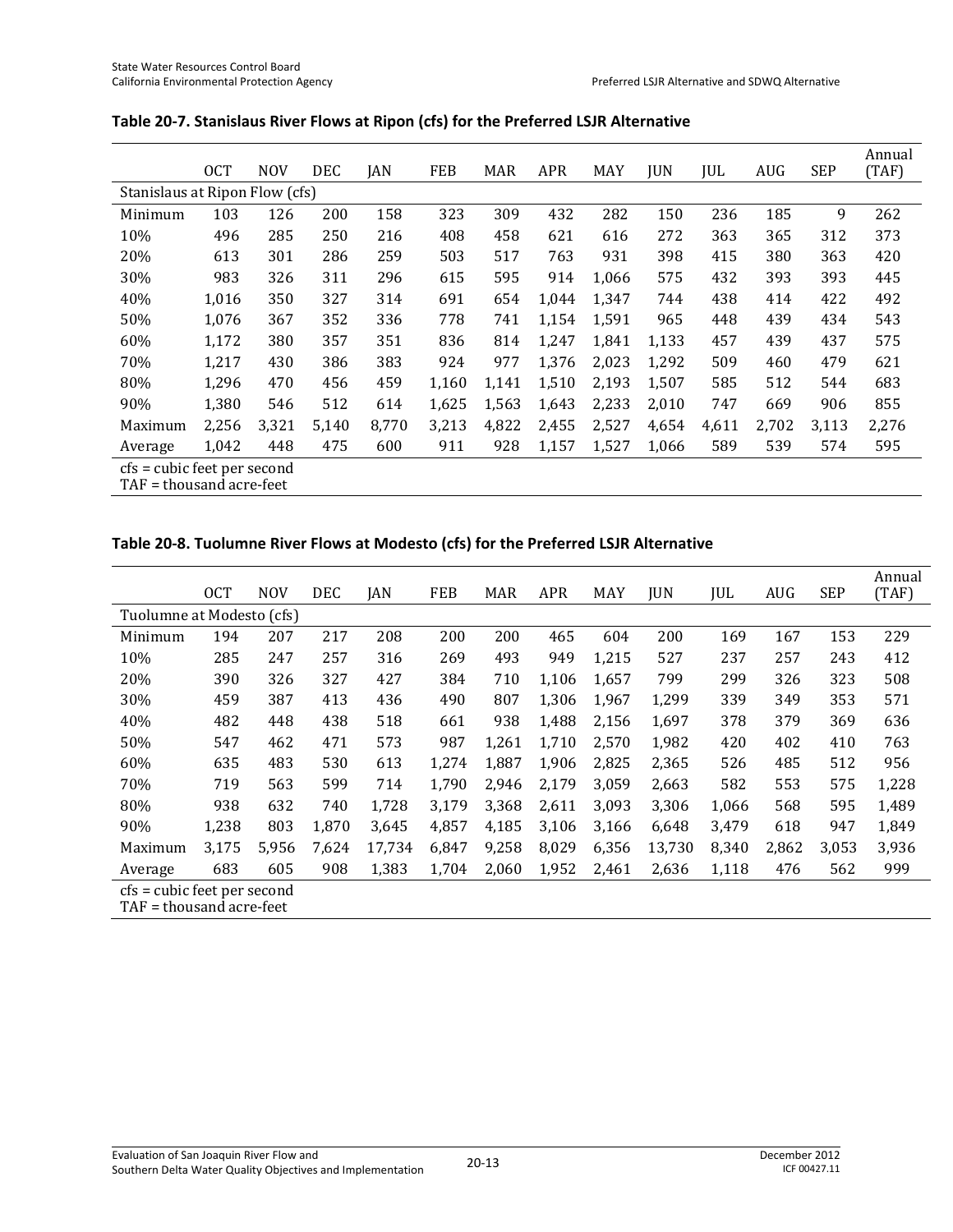|                                                         | <b>OCT</b> | <b>NOV</b> | <b>DEC</b> | <b>JAN</b> | FEB   | <b>MAR</b> | <b>APR</b> | MAY   | <b>JUN</b> | JUL   | <b>AUG</b> | <b>SEP</b> | Annual<br>(TAF) |
|---------------------------------------------------------|------------|------------|------------|------------|-------|------------|------------|-------|------------|-------|------------|------------|-----------------|
| Merced at Stevinson (cfs)                               |            |            |            |            |       |            |            |       |            |       |            |            |                 |
| Minimum                                                 | 155        | 194        | 206        | 270        | 150   | 150        | 194        | 228   | 150        | 35    | 35         | 2          | 156             |
| 10%                                                     | 266        | 315        | 329        | 330        | 152   | 215        | 471        | 578   | 255        | 68    | 54         | 31         | 227             |
| 20%                                                     | 283        | 348        | 358        | 378        | 190   | 298        | 549        | 761   | 305        | 90    | 74         | 54         | 277             |
| 30%                                                     | 309        | 366        | 379        | 394        | 240   | 340        | 662        | 990   | 484        | 117   | 100        | 69         | 310             |
| 40%                                                     | 344        | 382        | 387        | 414        | 332   | 386        | 755        | 1,152 | 670        | 160   | 123        | 80         | 336             |
| 50%                                                     | 366        | 388        | 403        | 446        | 538   | 464        | 836        | 1,386 | 859        | 175   | 159        | 92         | 406             |
| 60%                                                     | 461        | 400        | 414        | 484        | 756   | 542        | 933        | 1,532 | 984        | 224   | 201        | 134        | 535             |
| 70%                                                     | 619        | 413        | 435        | 618        | 1,038 | 757        | 1,008      | 1,658 | 1,216      | 304   | 811        | 445        | 681             |
| 80%                                                     | 808        | 430        | 495        | 1,326      | 1,735 | 1,054      | 1,137      | 1,813 | 1,851      | 1,119 | 1,060      | 566        | 864             |
| 90%                                                     | 1,104      | 606        | 1,167      | 1,892      | 2,915 | 1.492      | 1,280      | 2,276 | 2,570      | 2,209 | 1,233      | 640        | 1,053           |
| Maximum                                                 | 2.459      | 2,154      | 4.463      | 9,912      | 5,135 | 5.810      | 4,452      | 5,511 | 7,455      | 5,943 | 2,444      | 1,369      | 2,416           |
| Average                                                 | 560        | 460        | 649        | 938        | 1,047 | 814        | 901        | 1,438 | 1,230      | 701   | 473        | 271        | 572             |
| cfs = cubic feet per second<br>TAF = thousand acre-feet |            |            |            |            |       |            |            |       |            |       |            |            |                 |

| Table 20-9. Merced River Flows at Stevinson (cfs) for the Preferred LSJR Alternative |  |
|--------------------------------------------------------------------------------------|--|
|--------------------------------------------------------------------------------------|--|

February–June, the Preferred LSJR Alternative flow is not less than 265 cfs for the Stanislaus and Tuolumne Rivers or 150 cfs on the Merced River in more than ten percent of the 82 years of simulation. For the months of July–January the WSE model was programed to provide the same CALSIM 1 baseline flow, (or greater, in the case of some flood releases). Because the Preferred LSJR Alternative flows are not less than the minimum flow values in more than ten percent of the 82 years if simulation, the Preferred LSJR Alternative would have a less than-significant-impact on water quality due to increasing contaminant concentrations (WQ-4).

## **20.2.2 Flooding, Sediment, and Erosion Impacts Analysis**

Chapter 6 of this SED, *Flooding, Sediment, and Erosion*, discusses potential impacts on river channel flooding, erosion, and sediment transport in the plan area. As shown in Table 20-1, there are two impacts identified in Chapter 6, both of which would be less than significant. Accordingly, it is assumed that for FLO-1 and FLO-2, the Preferred LSJR Flow Alternative would have less-than significant impacts.

## **20.2.3 Aquatic Resources Impacts Analysis**

Chapter 7, *Aquatic Resources*, discusses potential impacts on aquatic resources in the plan area. As shown in Table 20-1, there are 14 impacts identified in Chapter 7, of which seven have the same significance determinations for both LSJR Alternatives 2 and 3. Because the Preferred LSJR

l

<sup>&</sup>lt;sup>1</sup> CALSIM is a generalized water resources simulation model for evaluating operational alternatives of the State Water Project/Central Valley Project system. CALSIM II is the latest application of the generic CALSIM model to simulate SWP/CVP operations. CALSIM and CALSIM II are products of joint development between the Department of Water Resources and the U.S. Bureau of Reclamation. This document uses CALSIM and CALSIM II interchangeably.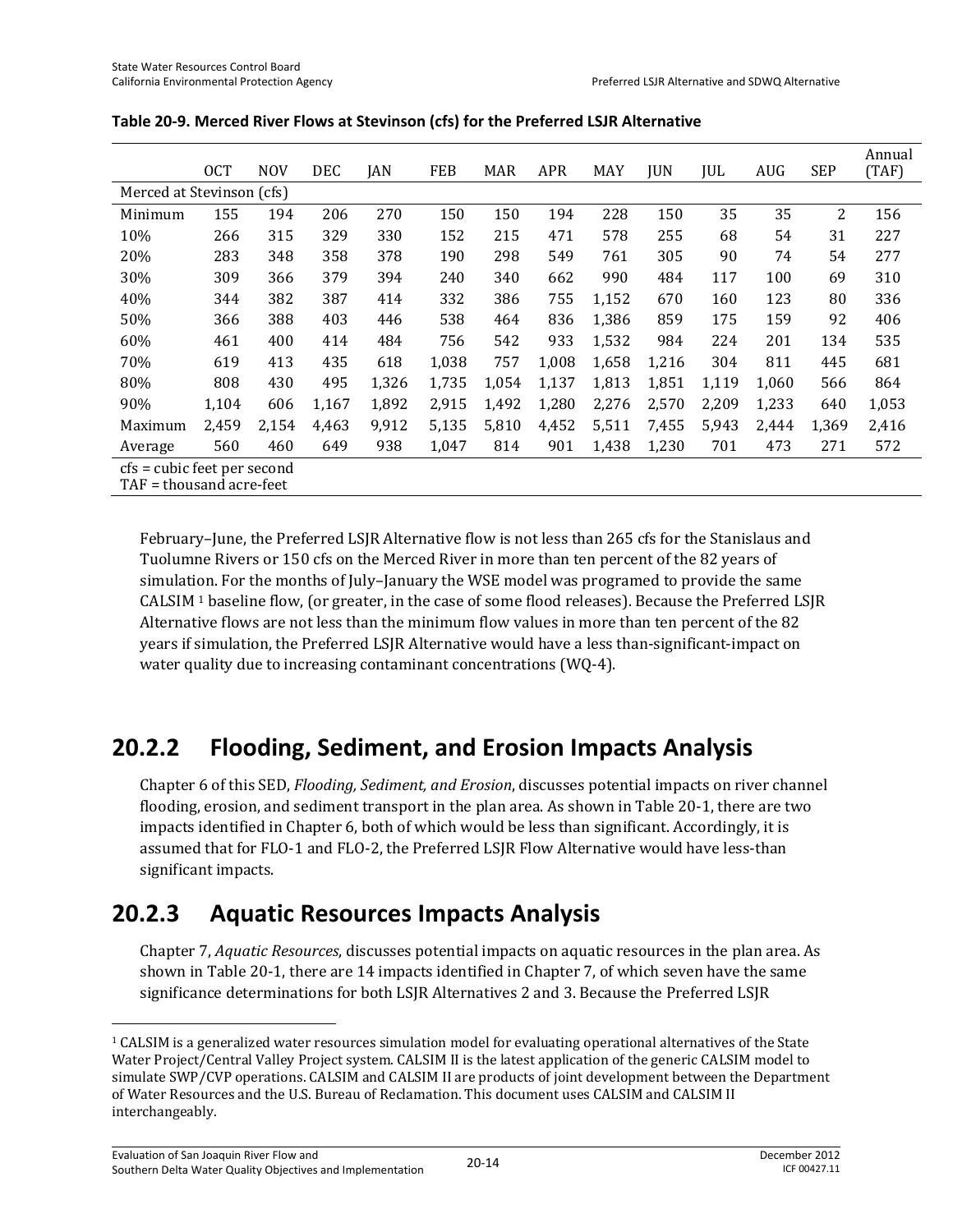Alternative falls between LSJR Alternatives 2 and 3, for these impacts (AQUA-1, AQUA-2, AQUA-6, AQUA-8, AQUA-9, AQUA-13) the Preferred LSJR Alternative would have the same, less-thansignificant impacts. Below is an impacts analysis for AQUA-3, AQUA-4, AQUA-5, AQUA-10, AQUA-11, and AQUA-12, which did not have the same levels of significance between the two alternatives.

#### **AQUA-3: Changes in quantity/quality of spawning, rearing, and migration habitat resulting from changes in flow** *(Less than significant)*

Significant impacts on aquatic resources may result from substantial changes in the quantity and quality of spawning, rearing, and migration habitat resulting from changes in flows. Potential impacts from the Preferred LSJR Alternative relative to changes in habitat were analyzed by comparing flows under the Preferred LSJR Alternative (35 percent unimpaired February–June flow) to baseline and LSJR Alternatives 2 (20 percent unimpaired flow) and 3 (40 percent unimpaired). Significant impacts would result from substantial reductions in flows (i.e. reduction in monthly median flows of 10 percent or more).

Changes to flows under the Preferred LSJR Alternative are described in Section 20.2.1 above. As demonstrated in Table 20-2, the flows associated with the Preferred LSJR Alternative are slightly less than LSJR Alternative 3 and considerably higher than LSJR Alternative 2 flows. Compared to baseline, flows under the Preferred LSJR Alternative are higher on the Merced, Tuolumne, and SJR at Vernalis, but slightly lower on the Stanislaus River. While flows may be lower than baseline on the Stanislaus River under the Preferred LSJR Alternative, as indicated in Figure 20-1(a), those reduction in flows compared to baseline are minimal (less than 10 percent) and would only occur in the wetter 40 percent of years when potential impacts would be minimized due to already relatively high flow conditions. Further, total flows from the LSJR and its tributaries would be higher under the Preferred LSJR Alternative and would have generally beneficial effects on aquatic biological resources. Additionally, the NMFS BO flows required on the Stanislaus River are included in the baseline. However, these flows are not included in the WSE modeling of the LSJR alternatives, including the Preferred LSJR Alternative. Instead, the WSE modeling of the LSJR alternatives assumes that a certain percent (i.e., 35 percent) of unimpaired flow would be met. As a result, when the WSE model results are compared to baseline, the modeling shows some flow reductions in the Stanislaus River. However, because the LSJR alternatives would not directly result in any changes to the NMFS BO flow requirements on the Stanislaus River, actual reductions in flows below the NMFS BO flows would be unlikely. Based on the above, impacts under the Preferred LSJR Alternative would be less than significant for AQUA-3.

### **AQUA-4: Changes in exposure of fish to stressful water temperatures resulting from changes in reservoir storage and releases** *(Less than significant)*

Significant impacts on aquatic resources may occur as the result of increased exposure of fish to stressful water temperatures resulting from changes in reservoir storage and releases. Impacts related to temperature from the Preferred LSJR Alternative were analyzed by comparing flows and temperatures under the Preferred LSJR Alternative (35 percent unimpaired February–June flow) to baseline and LSJR Alternatives 2 (20 percent unimpaired flow) and 3 (40 percent unimpaired flow). Water temperature is recognized as a primary stressor for sensitive aquatic species (Chinook salmon and steelhead) in the SJR Basin. Exposure of these species to elevated water temperatures can cause thermal stress and lead to reductions in survival through a number of direct and indirect effects. Significant impacts would result if there were substantial increase in water temperatures that cause lethal and sublethal effects on sensitive aquatic species. As indicated in Tables 20-4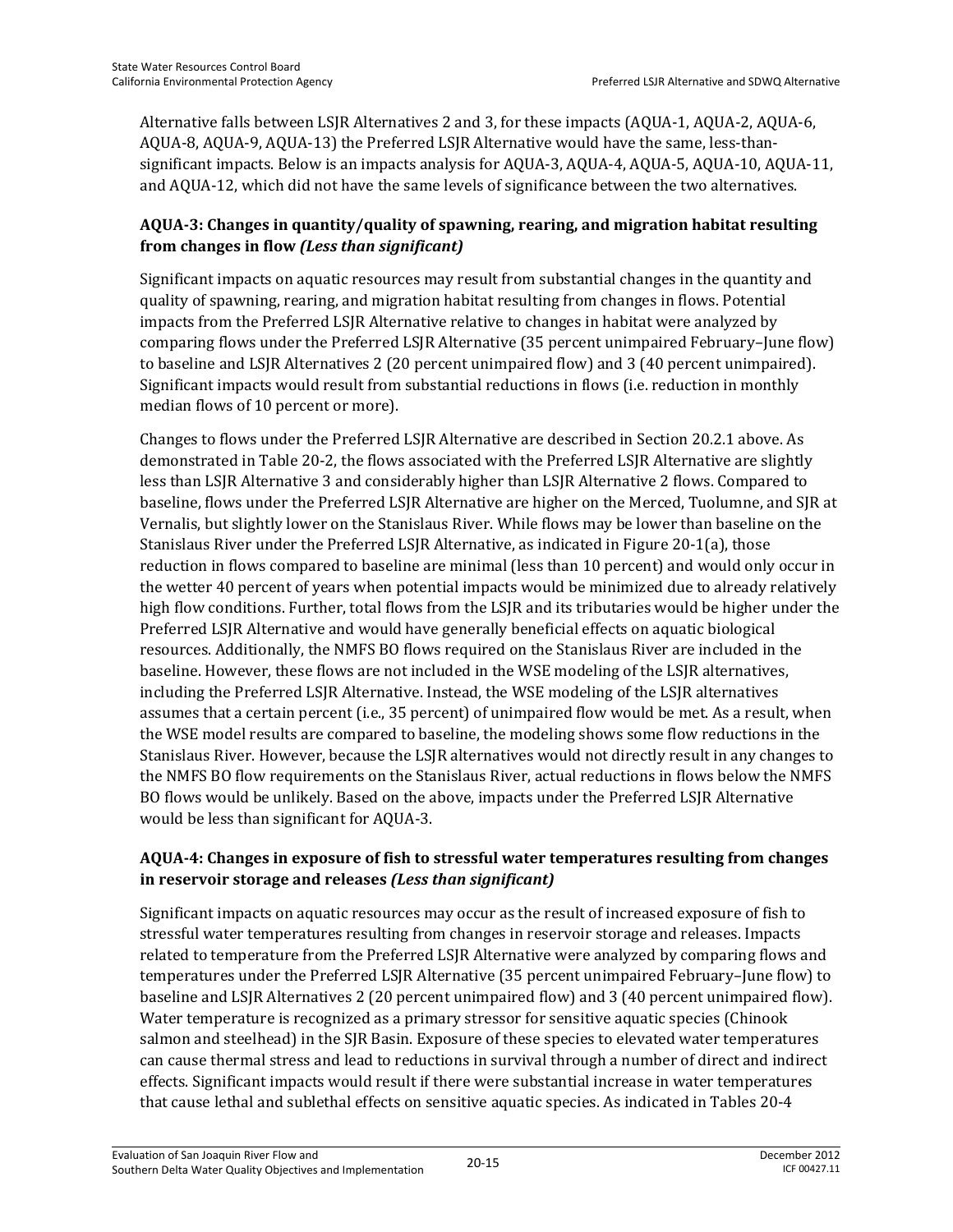through 20-6 for WQ-3, changes in temperatures under the Preferred LSJR Alternative compared to baseline are no greater than the 10 percent threshold for AQUA-4 and similar to LSJR Alternative 3. As a result, impacts would be less than significant for the Preferred LSJR Alternative.

### **AQUA-5: Changes in exposure to pollutants resulting from changes in flow (dilution/mobilization effects)** *(Less than significant)*

Significant impacts on aquatic resources may occur as the result of increased exposure to pollutants from changes in flows. Impacts from the Preferred LSJR Alternative on pollutants were analyzed by comparing flows under the Preferred LSJR Alternative (35 percent unimpaired February–June flow) to baseline and LSJR Alternatives 2 (20 percent unimpaired flow) and 3 (40 percent unimpaired flow). Substantial decreases in flows could increase concentrations of pollutants and thus have significant impacts on aquatic biological resources. As discussed in AQUA-3, it is not expected that flows would be significantly decreased under the Preferred LSJR Alternative. In fact, flows would generally increase in the SJR resulting in less than significant impacts pursuant to AQUA-5. Further, while flows may decrease slightly on the Stanislaus River pursuant to the Preferred LSJR Alternative, it is not expected that actual reductions in flows would occur due to implementation of the NMFS BO RPA flows. Taken together, there would be a less-than-significant impact on AQUA-5 from the Preferred LSJR Alternative.

### **AQUA-7: Changes in redd dewatering and fish stranding losses resulting from flow fluctuations** *(Less than significant)*

Significant impacts on aquatic resources may occur as the result of changes in redd dewatering and fish stranding losses resulting from flow fluctuations. Impacts to redd dewatering from the Preferred LSJR Alternative were analyzed by comparing flows under the Preferred LSJR Alternative (35 percent unimpaired February–June flow) to baseline and LSJR Alternatives 2 (20 percent unimpaired flow) and 3 (40 percent unimpaired flow). Redd dewatering and fish stranding impacts may occur as the result of flow fluctuations. Significant impacts related to redd dewatering and fish stranding were assumed when there were substantial increases (10 percent or more) in the occurrence of February and March flows dropping by more than an average of 1 foot per month. Tables 20-10 through 20-12 show the modeled results for the frequency that the river depth decreases by more than 1 foot in February and March under the Preferred LSJR Alternative.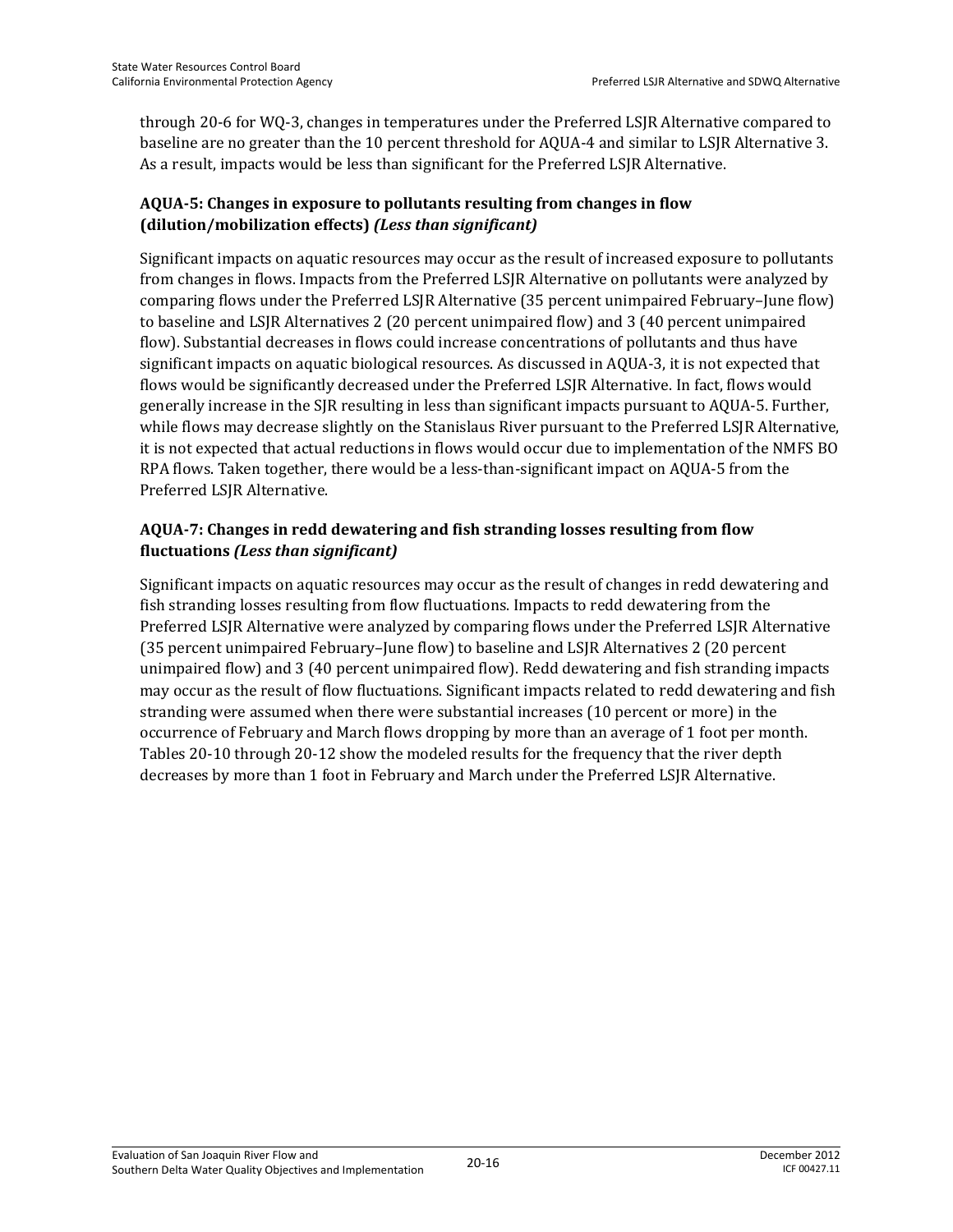#### **Table 20-10. Percent of Time Greater than 1 foot Decrease in Depth from Previous Month for the Stanislaus River**

|                                                                                            | <b>FEB</b> | MAR |  |
|--------------------------------------------------------------------------------------------|------------|-----|--|
| <b>Baseline</b>                                                                            | 6          |     |  |
| LSJR Alternative 2                                                                         |            |     |  |
| % of time greater than 1 foot decrease                                                     | 6          | 21  |  |
| Difference between Baseline and LSJR Alternative 2                                         |            | 14  |  |
| Preferred LSJR Alternative                                                                 |            |     |  |
| % of time greater than 1 foot decrease                                                     | 5          | 22  |  |
| Difference between Baseline and Preferred LSJR<br>Alternative                              | $-1$       | 15  |  |
| LSJR Alternative 3                                                                         |            |     |  |
| % of time greater than 1 foot decrease                                                     | 5          | 22  |  |
| Difference between Baseline and LSJR Alternative 3                                         | -1         | 15  |  |
| Note: negative numbers indicate a reduction in the occurrence of 1 foot depth exceedances. |            |     |  |

#### **Table 20-11. Percent of Time Greater than 1 foot Decrease in Depth from Previous Month for the Tuolumne River**

|                                                                                            | <b>FEB</b> | MAR |  |
|--------------------------------------------------------------------------------------------|------------|-----|--|
| <b>Baseline</b>                                                                            | 5          | 4   |  |
| LSJR Alternative 2                                                                         |            |     |  |
| % of time greater than 1 foot decrease                                                     | 10         | 6   |  |
| Difference between Baseline and LSJR Alternative 2                                         | 5          |     |  |
| Preferred LSJR Alternative                                                                 |            |     |  |
| % of time greater than 1 foot decrease                                                     | 8          | 5   |  |
| Difference between Baseline and Preferred LSJR<br>Alternative                              | 3          |     |  |
| LSJR Alternative 3                                                                         |            |     |  |
| % of time greater than 1 foot decrease                                                     | 7          | 4   |  |
| Difference between Baseline and LSJR Alternative 3                                         |            |     |  |
| Note: negative numbers indicate a reduction in the occurrence of 1 foot depth exceedances. |            |     |  |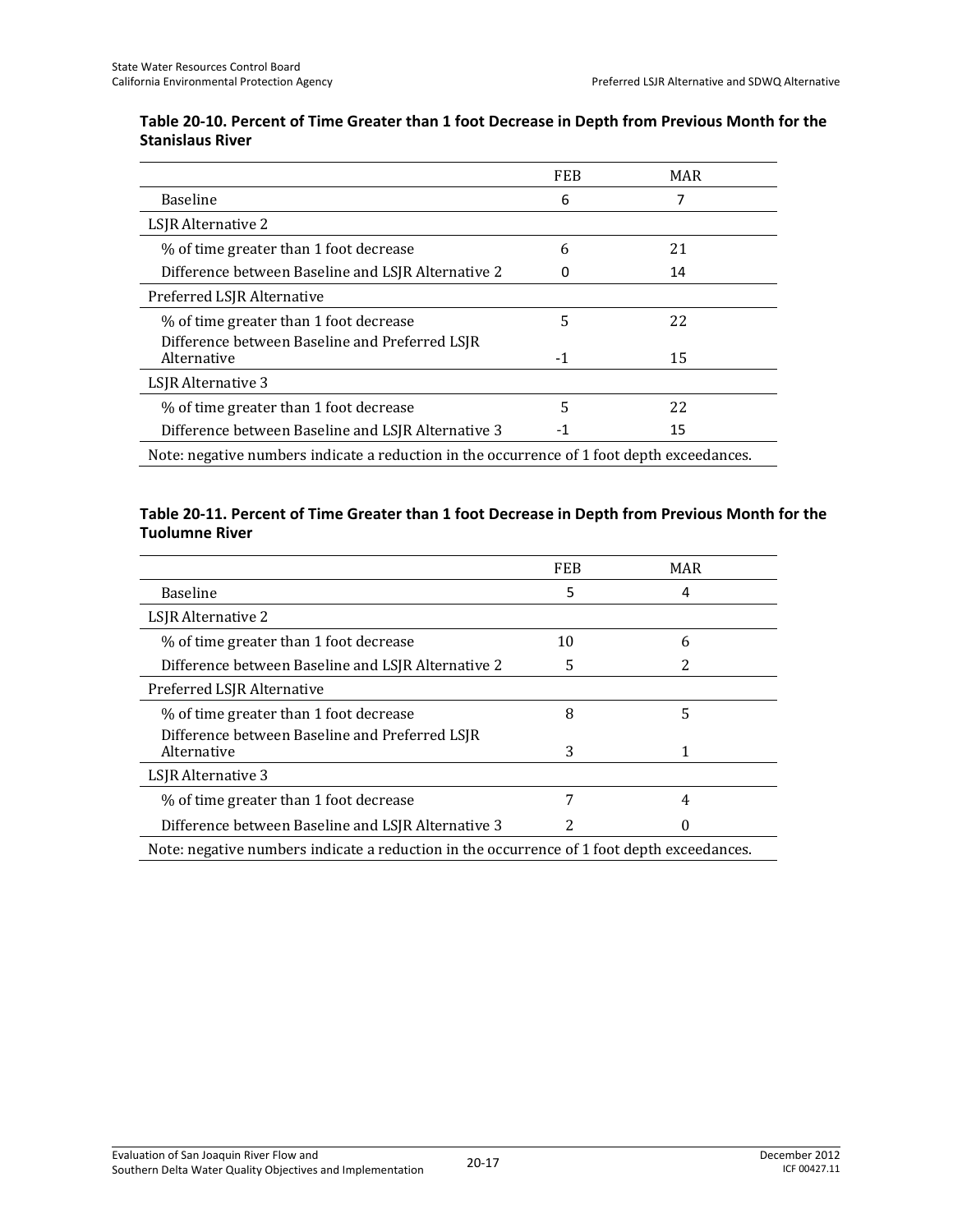|                                                               | <b>FEB</b> | MAR           |  |
|---------------------------------------------------------------|------------|---------------|--|
| <b>Baseline</b>                                               | 4          | 15            |  |
| LSJR Alternative 2                                            |            |               |  |
| % of time greater than 1 foot decrease                        |            | 24            |  |
| Difference between Baseline and LSJR Alternative 2            |            | q             |  |
| Preferred LSJR Alternative                                    |            |               |  |
| % of time greater than 1 foot decrease                        | 9          | 17            |  |
| Difference between Baseline and Preferred LSJR<br>Alternative | 5          | $\mathcal{P}$ |  |
| LSIR Alternative 3                                            |            |               |  |
| % of time greater than 1 foot decrease                        | 9          | 15            |  |
| Difference between Baseline and LSJR Alternative 3            |            |               |  |

#### **Table 20-12. Percent of Time Greater than 1 foot Decrease in Depth from Previous Month for the Merced River**

As indicated in Tables 20-10, 20-11, and 20-12 above, river depths under the Preferred LSJR Alternative change by more than 1 foot less than 10 percent of the time on the Tuolumne and Merced Rivers. In March on the Stanislaus River, the river depth decreases by more than 1 foot more than 10 percent of the time. However, due to the fact that overall flows during the February–June time frame under the Preferred LSJR Alternative are similar to baseline, there would be sufficient water available to adaptively manage flows to avoid significant impacts on aquatic resources from redd dewatering. In addition, as described above for AQUA-3, it is unlikely that flows would actually be reduced on the Stanislaus River due to implementation of the NMFS BO RPA flows. Taken together, there would be a less-than-significant impact on AQUA-7 from the Preferred LSJR Alternative.

### **AQUA-10: Changes in predation risk resulting from changes in flow and water temperature**  *(Less than significant)*

Significant impacts on aquatic resources may occur as the result of increased predation risk from changes in flows. Impacts related to predation from the Preferred LSJR Alternative were analyzed by comparing flows under the Preferred LSJR Alternative (35 percent unimpaired February–June flow) to baseline and LSJR Alternatives 2 (20 percent unimpaired flow) and 3 (40 percent unimpaired flow). Significant decreases in flows could increase predation risk and result in significant impacts to aquatic biological resources. As discussed in AQUA-3, it is not expected that flows would be significantly decreased under the Preferred LSJR Alternative. Flows would generally increase in the SJR, so impacts would be less than significant.

### **AQUA-11: Changes in disease risk resulting from changes in flow, water temperature, and water quality** *(Less than significant)*

Significant impacts on aquatic resources may occur as the result of increased disease resulting from changes in flow, water temperature and water quality. Impacts related to disease from the Preferred LSJR Alternative were analyzed by comparing flows and temperatures under the Preferred LSJR Alternative (35 percent unimpaired February–June flow) to baseline and LSJR Alternatives 2 (20 percent unimpaired flow) and 3 (40 percent unimpaired flow). Significant decreases in flows,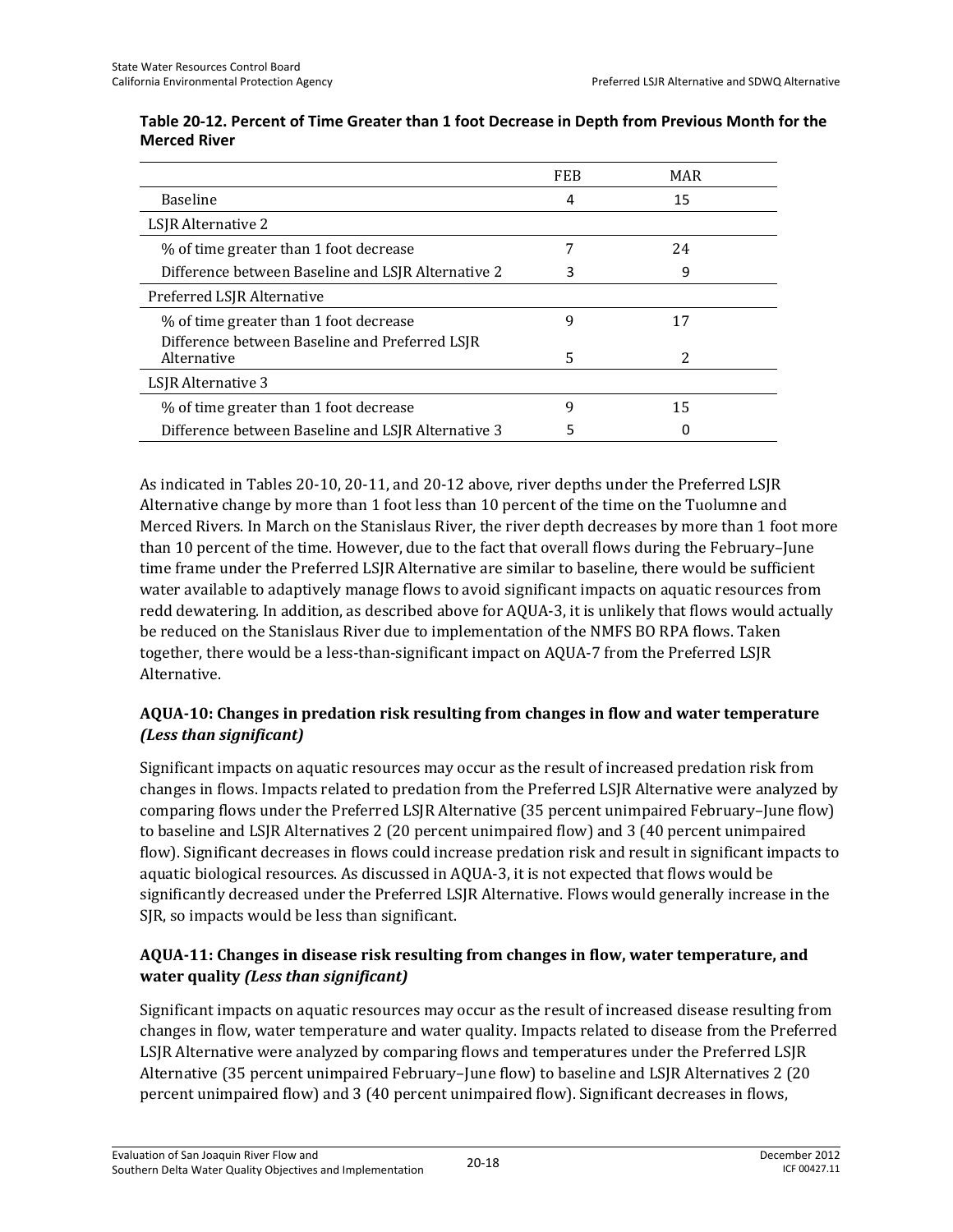increases in water temperatures, and water quality concerns could result in significant impacts related to disease for aquatic biological resources. As discussed in AQUA-3, 4 and 5 above, the Preferred LSJR Alternative is not expected to have significant impacts on flows, water temperature, or water quality. Accordingly, the Preferred LSJR Alternative would have less-than-significant impacts on aquatic resources.

#### **AQUA-12: Changes in fish transport resulting from changes in flow** *(Less than significant)*

Significant impacts on aquatic resources may occur as the result of changes in fish transport resulting from changes in flows. Impacts from the Preferred LSJR Alternative relative to fish transport were analyzed by comparing flows under the Preferred LSJR Alternative (35 percent unimpaired February–June flow) to baseline and LSJR Alternatives 2 (20 percent unimpaired flow) and 3 (40 percent unimpaired flow). Changes in flows on the three eastside tributaries and mainstem SJR can affect migration rates of outmigrating salmonids from the major SJR tributaries to the Bay-Delta during the primary spring outmigration period (February–June). Significant reductions in flows could result in significant impacts on aquatic biological resources related to fish transport. To assess impacts related to fish transport resulting from changes in flow, a qualitative assessment was performed based on published literature and the comparison of flows for the Preferred LSJR Alternative with baseline flows that was performed in AQUA-3. As discussed above for AQUA-3 and HYD-1, the Preferred LSJR Alternative is not expected to have significant impacts due to changes in flows. As a result, significant impacts would also not be expected to fish transport resulting from changes in flows. Accordingly, impacts under AQUA-12 would be less than significant.

## **20.2.4 Terrestrial Biological Resources Impacts Analysis**

Chapter 8, *Terrestrial Biological Resources*, discusses potential impacts on terrestrial biological resources in the plan area. As shown in Table 20-1, there are five impacts identified in Chapter 8, of which two impacts have the same levels of significance between LSJR Alternatives 2 and 3. It is assumed that for these impacts, BIO-2 and BIO-3, the Preferred LSJR Alternative would have the same, less-than-significant, impact. Below is an impacts analysis for BIO-1, BIO-4, and BIO-5, which did not have the same levels of significance between the two alternatives.

**BIO-1: Have a substantial adverse effect on any riparian habitat or other sensitive natural terrestrial communities identified in local or regional plans, policies, regulations or by Department of Fish and Game (DFG) and U.S. Fish and Wildlife Service (USFWS)** *(Less than significant- see discussion for BIO-5)* 

**BIO-4: Have a substantial adverse effect, either directly or through habitat modifications, on any terrestrial animal species identified as a candidate, sensitive, or special-status species in local or regional plans, policies, or regulations, or by DFG and USFWS** *(Less than significantsee discussion for BIO-5)*

**BIO-5: Conflict with the provisions of an adopted habitat conservation plan, natural community conservation plan, or other approved local, regional, or state habitat conservation plan, or conflict with any local policies or ordinances protecting biological resources** *(Less than significant)*

Significant impacts on terrestrial biological resources may result from changes in flows and their effects on riparian habitat. Impacts from the Preferred LSJR Alternative related to terrestrial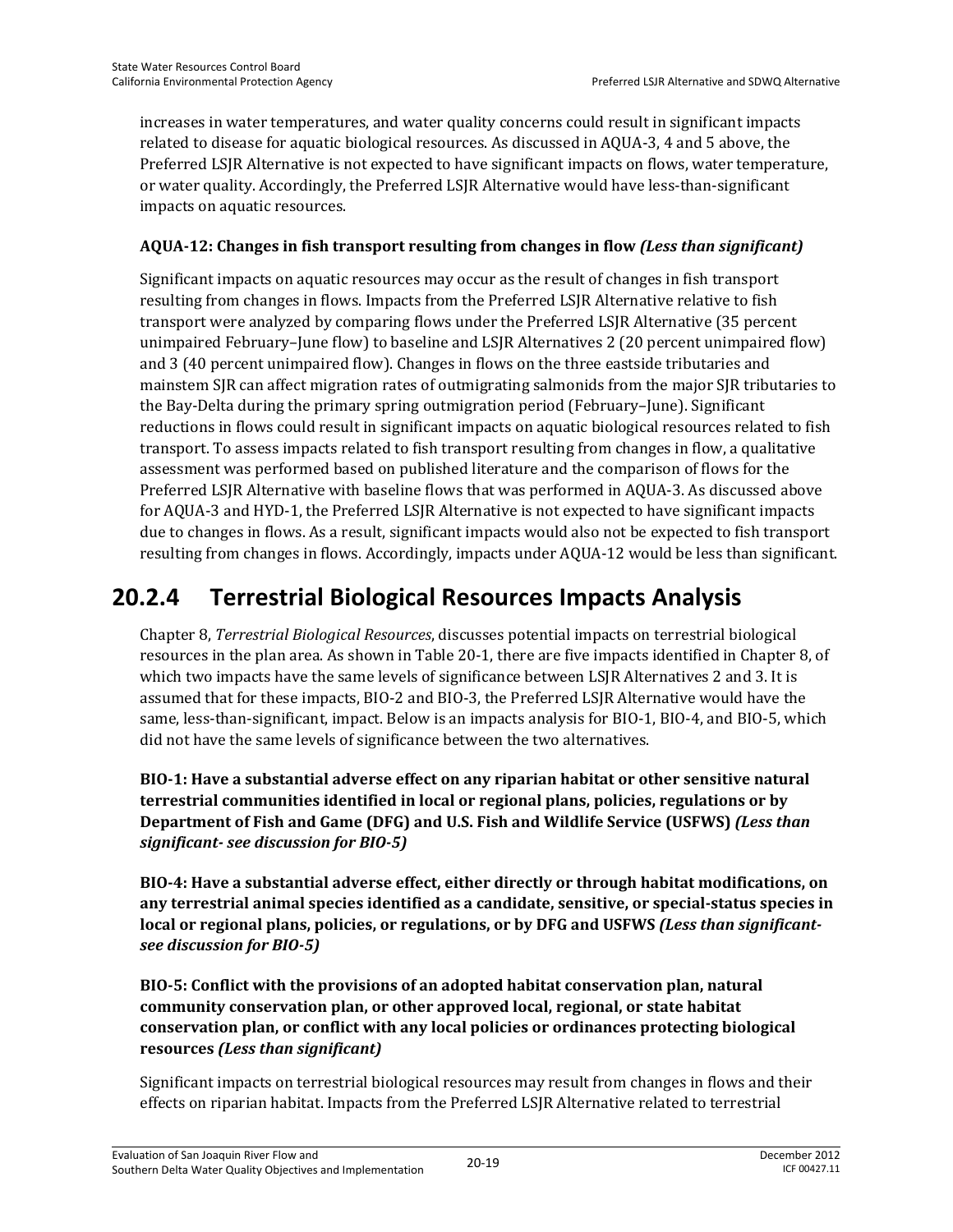biological resources were analyzed by comparing flows under the Preferred LSJR Alternative (35 percent unimpaired February–June flow) to baseline and LSJR Alternatives 2 (20 percent unimpaired flow) and 3 (40 percent unimpaired flow). Lower flows would reduce riparian habitat and adversely affect riparian or sensitive terrestrial communities dependent on that habitat. More flow would generally increase riparian habitat and benefit sensitive terrestrial species dependent on that habitat. Flow effects are described in Section 20.2.1 under hydrologic impacts (HYD-1). The Preferred LSJR Alternative would have flows similar to LSJR Alternative 3 and have little difference from baseline. Compared to baseline, flows under the Preferred LSJR Alternative are higher on the Merced, Tuolumne, and SJR at Vernalis, but slightly lower on the Stanislaus River. While flows may be lower than baseline on the Stanislaus River under the Preferred LSJR Alternative, as indicated in Figure 20-1(a), those reduction in flows compared to baseline are minimal (less than 10 percent) and would only occur in the wetter 40 percent of years when potential impacts would be minimized due to already relatively high flow conditions. Further, total flows from the LSJR and its tributaries would be higher under the Preferred LSJR Alternative and would have generally beneficial effects on terrestrial biological resources. Additionally, the NMFS BO flows required on the Stanislaus River are included in the baseline. However, these flows are not included in the WSE modeling of the LSJR alternatives, including the Preferred LSJR Alternative. Instead, the WSE modeling of the LSJR alternatives assumes that a certain percent (i.e., 35 percent) of unimpaired flow would be met. As a result, when the WSE model results are compared to baseline, the modeling shows some flow reductions in the Stanislaus River. However, because the LSJR alternatives would not directly result in any changes to the NMFS BO flow requirements on the Stanislaus River, actual reductions in flows below the NMFS BO flows would be unlikely. Based on the above, impacts under the Preferred LSJR Alternative would be less than significant for BIO-1, BIO-4, and BIO-5.

## **20.2.5 Groundwater Resources Impact Analysis**

Chapter 9, *Groundwater Resources*, analyzes potential impacts on groundwater resources from the LSJR alternatives. Chapter 9 evaluates one impact (GW-1) that has a different significance level between LSJR Alternatives 2 and 3. An analysis of GW-1 is provided below.

### **Impact GW-1: Substantially deplete groundwater supplies or interfere substantially with groundwater recharge** *(Significant and unavoidable)*

Significant impacts to groundwater resources may occur as a result of increased groundwater pumping to make up for reduced surface water supplies pursuant to the LSJR alternatives. Impacts from the Preferred LSJR Alternative related to groundwater resources were analyzed by comparing changes in surface water supplies under the Preferred LSJR Alternative (35 percent unimpaired February–June flow) to baseline and LSJR Alternatives 2 (20 percent unimpaired flow) and 3 (40 percent unimpaired flow). As more water is provided to meet tributary flows under the LSJR alternatives, less water is available for diversions and storage. To replace reduced diversion volumes, diverters would likely use more groundwater to make up for some or all of their reduced surface water supplies. Significant increases in groundwater pumping (more than 5 percent increase) would be assumed to result in significant impacts to groundwater resources. Section 20.2.1 analyzes water supply effects and impacts (WS-1) associated with the Preferred LSJR Alternative. As demonstrated in Section 20.2.1, the Preferred LSJR Alternative has similar effects to LSJR Alternative 3, which result in surface water diversion reductions greater than 5 percent. The reduced surface water diversions would be expected to result in an increase in groundwater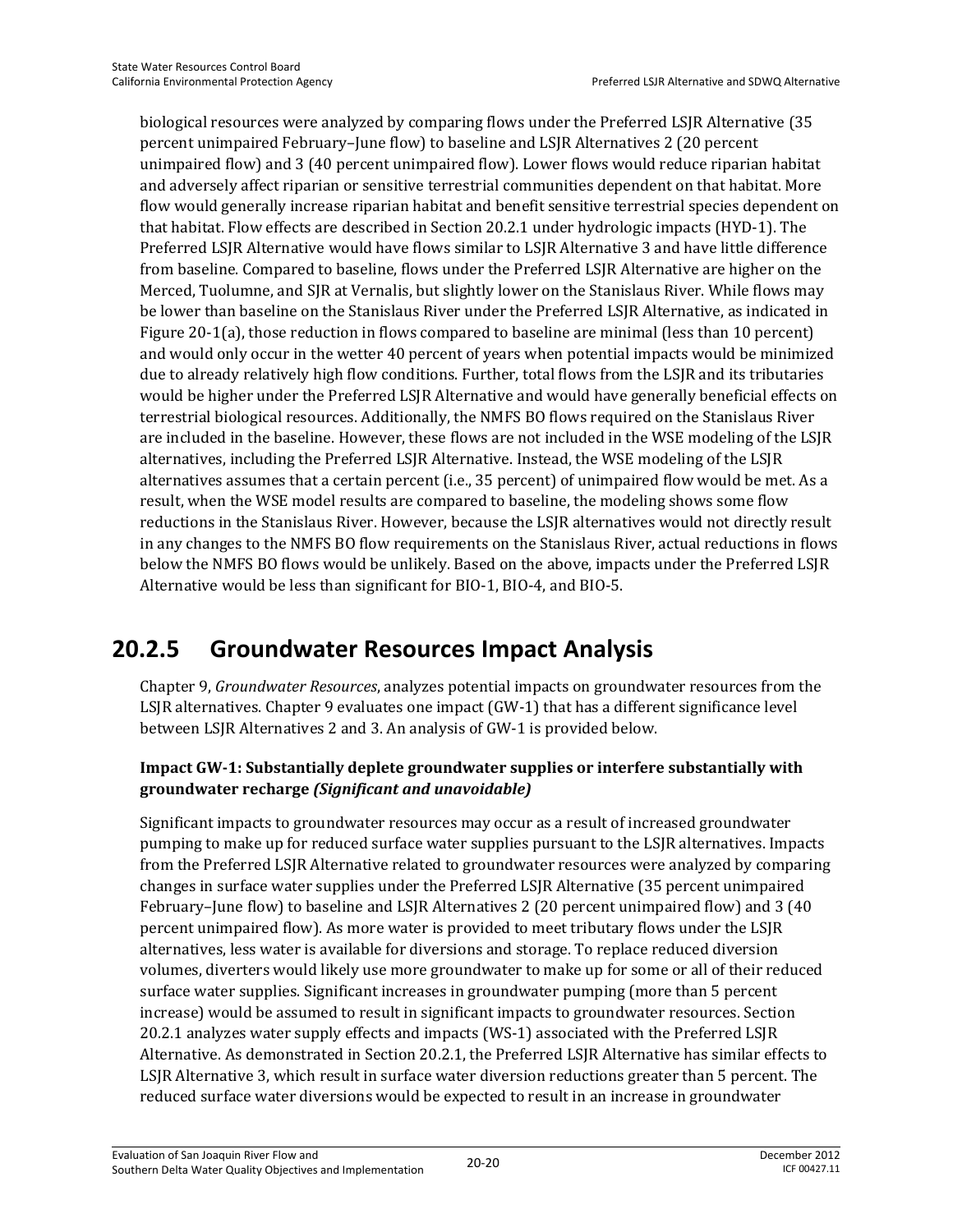replacement pumping of greater than 5 percent, resulting in a significant impact on groundwater resources (GW-1). As with LSJR Alternative 3 described in Chapter 9, there are no feasible mitigation measures. Accordingly, impacts to groundwater resources under the Preferred LSJR Alternative would be significant and unavoidable.

## **20.2.6 Recreational Resources and Visual Quality Impact Analysis**

Chapter 10, *Recreational Resources and Visual Quality*, analyzes potential impacts on recreational resources and visual quality from the LSJR alternatives. Changes in flow rates and reservoir operations under the LSJR Alternative may impact recreational beneficial uses. Chapter 10 identifies three potential impacts focused on opportunities for recreation, impacts on recreational facilities, and potential degradation of visual character on the rivers and at the reservoirs (REC-1, REC-2, and REC-3, respectively). As stated in Chapter 10, there would be a less-than-significant impact on recreational facilities and visual quality for all LSJR Alternatives for REC-2 and REC-3. Therefore, the Preferred LSJR Alternative would have a less-than-significant impact on REC-2 and REC-3. Chapter 10 evaluates one impact (REC-1) that has a different significance level between LSJR Alternatives 2 and 3. An analysis of REC-1 is provided below.

#### **REC-1: Substantially reduce the use of existing recreation facilities or opportunities on rivers or at reservoirs** *(Significant and unavoidable)*

Impacts to recreational resources from reduced use of recreational facilities and reduced recreational opportunities may result from changes in flows and reservoir levels. Impacts from the Preferred LSJR Alternative related to recreational opportunities were analyzed by comparing flows and reservoir levels under the Preferred LSJR Alternative (35 percent unimpaired February–June flow) to baseline and LSJR Alternatives 2 (20 percent unimpaired flow) and 3 (40 percent unimpaired flow). LSJR Alternative 2 would have a less-than-significant impact on recreational opportunities or the use of existing recreation facilities on rivers or at reservoirs (REC-1). LSJR Alternative 3 would have a significant and unavoidable impact due to a significant reduction (greater than 10 percent) in low flows for swimming and wading (<500cfs). Flow conditions were analyzed using the WSE model. Tables 20-13 through 20-15 show the distribution of monthly flows across different recreationally significant flow ranges in the Stanislaus, Tuolumne, and Merced Rivers. The Preferred LSJR Alternative flow frequency was linearly interpolated between LSJR Alternatives 2 and 3.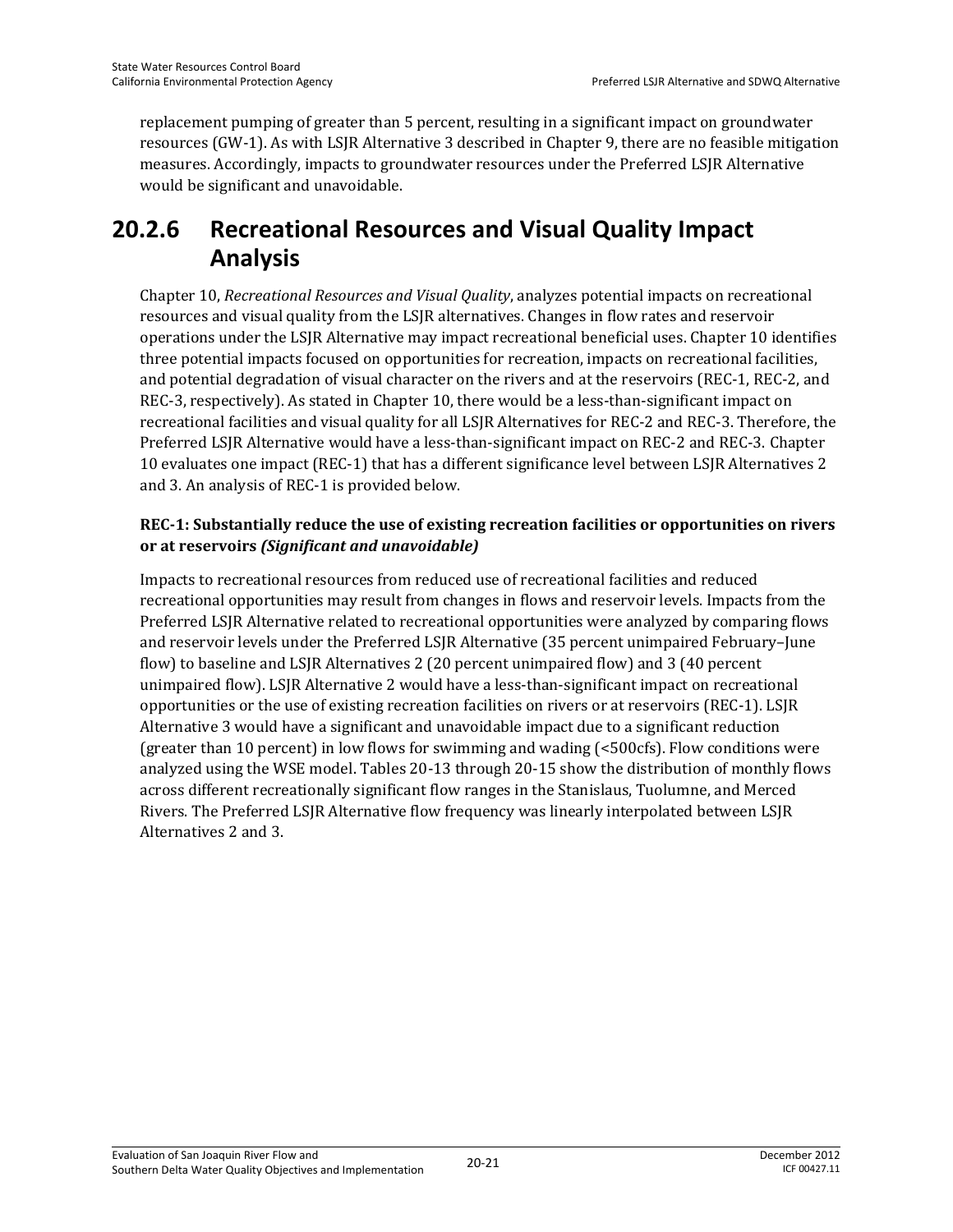| Range of Flows                                                      | Seasonal Average (%) | Difference from Baseline (%) |  |  |  |
|---------------------------------------------------------------------|----------------------|------------------------------|--|--|--|
| <b>Baseline</b>                                                     |                      |                              |  |  |  |
| $< 500 \text{ cfs}$                                                 | 53                   |                              |  |  |  |
| 500-1,500 cfs                                                       | 32                   |                              |  |  |  |
| 1,500-2,500 cfs                                                     | 11                   |                              |  |  |  |
| $>2,500$ cfs                                                        | 4                    |                              |  |  |  |
| LSJR Alternative 2                                                  |                      |                              |  |  |  |
| $< 500$ cfs                                                         | 55                   | $\overline{2}$               |  |  |  |
| 500-1,500 cfs                                                       | 35                   | 3                            |  |  |  |
| 1,500-2,500 cfs                                                     | 8                    | $-3$                         |  |  |  |
| $>2,500$ cfs                                                        | $\overline{2}$       | $-2$                         |  |  |  |
| Preferred LSJR Alternative                                          |                      |                              |  |  |  |
| $<$ 500 $\mathrm{cfs}$                                              | 51                   | $-2$                         |  |  |  |
| 500-1,500 cfs                                                       | 31                   | $-2$                         |  |  |  |
| 1,500-2,500 cfs                                                     | 17                   | 6                            |  |  |  |
| $>2,500$ cfs                                                        | 1                    | $-3$                         |  |  |  |
| LSJR Alternative 3                                                  |                      |                              |  |  |  |
| $<$ 500 $<$ fs                                                      | 50                   | $-3$                         |  |  |  |
| 500-1,500 cfs                                                       | 29                   | $-3$                         |  |  |  |
| 1,500-2,500 cfs                                                     | 20                   | 9                            |  |  |  |
| $>2,500$ cfs                                                        | 1                    | $-3$                         |  |  |  |
| Note: Rounding may cause some columns not to add up to 100 percent. |                      |                              |  |  |  |
| = cubic feet per second<br>cfs                                      |                      |                              |  |  |  |

**Table 20-13. Percentage of Years with Monthly Stanislaus River Flows within Specified Recreational Ranges (WSE Model Results for 1922–2003)**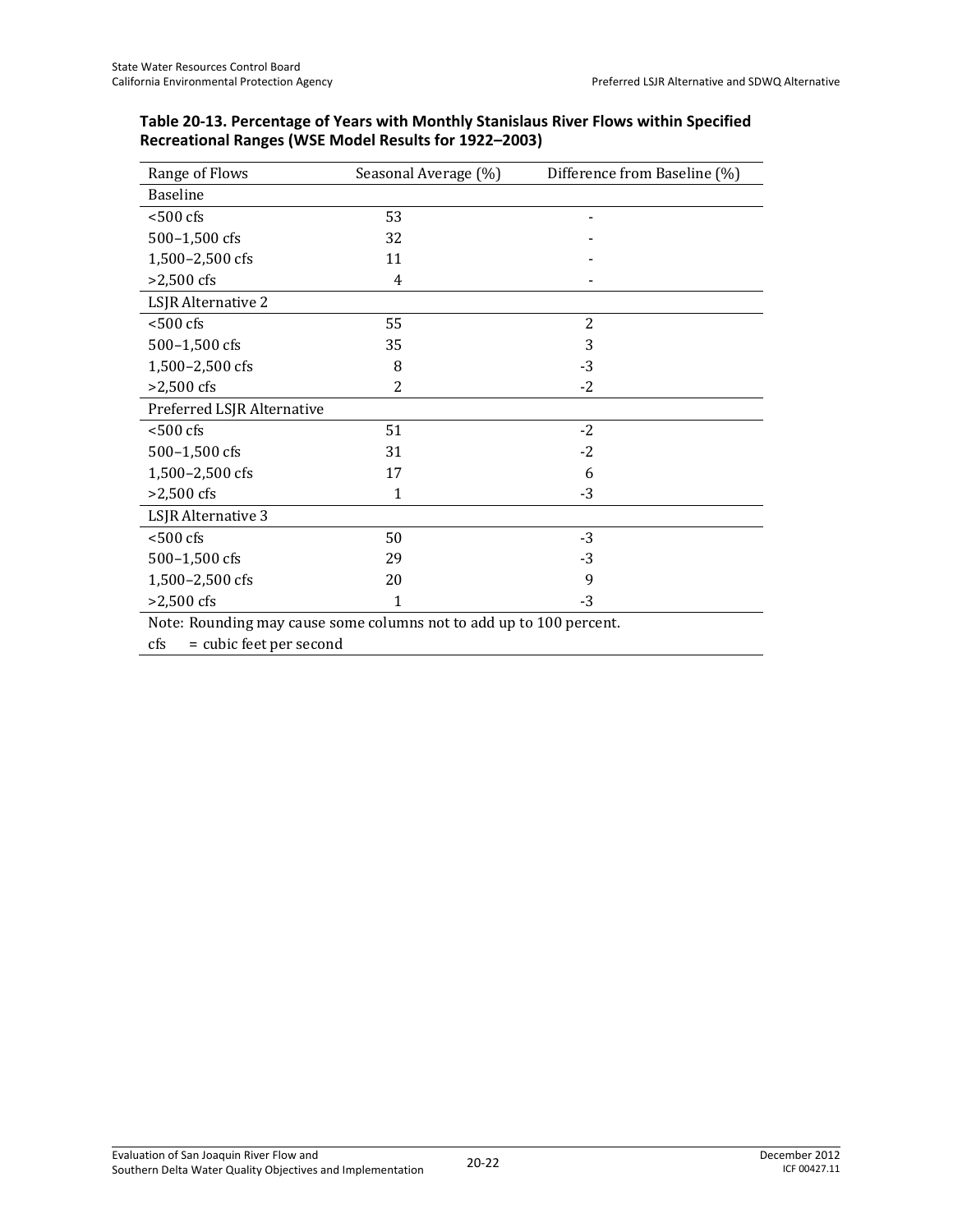| Range of Flow              | Seasonal Average (%)                                               | Difference From Baseline (%) |
|----------------------------|--------------------------------------------------------------------|------------------------------|
| <b>Baseline</b>            |                                                                    |                              |
| $< 500$ cfs                | 48                                                                 |                              |
| 500-1,500 cfs              | 36                                                                 |                              |
| 1,500-2,500 cfs            | 5                                                                  |                              |
| $>2,500$ cfs               | 11                                                                 |                              |
| LSJR Alternative 2         |                                                                    |                              |
| $<$ 500 cfs                | 40                                                                 | -8                           |
| 500-1,500 cfs              | 39                                                                 | 3                            |
| 1,500-2,500 cfs            | 12                                                                 | 7                            |
| $>2,500$ cfs               | 10                                                                 | $-1$                         |
| Preferred LSJR Alternative |                                                                    |                              |
| $< 500$ cfs                | 38                                                                 | $-10$                        |
| 500-1,500 cfs              | 30                                                                 | -6                           |
| 1,500-2,500 cfs            | 12                                                                 | 7                            |
| $>2,500$ cfs               | 21                                                                 | 10                           |
| LSJR Alternative 3         |                                                                    |                              |
| $< 500$ cfs                | 37                                                                 | $-11$                        |
| 500-1,500 cfs              | 27                                                                 | $-9$                         |
| 1,500-2,500 cfs            | 12                                                                 | 7                            |
| $>2,500$ cfs               | 24                                                                 | 13                           |
|                            | Note: Dounding may gauge some solumns not to add up to 100 persont |                              |

| Table 20-14. Percentage of Years with Monthly Tuolumne River Flows within Specified |
|-------------------------------------------------------------------------------------|
| Recreational Ranges (WSE Model Results for 1922–2003)                               |

Note: Rounding may cause some columns not to add up to 100 percent. Shaded rows indicate greater than 10 percent difference from baseline for low flow regimes.

cfs = cubic feet per second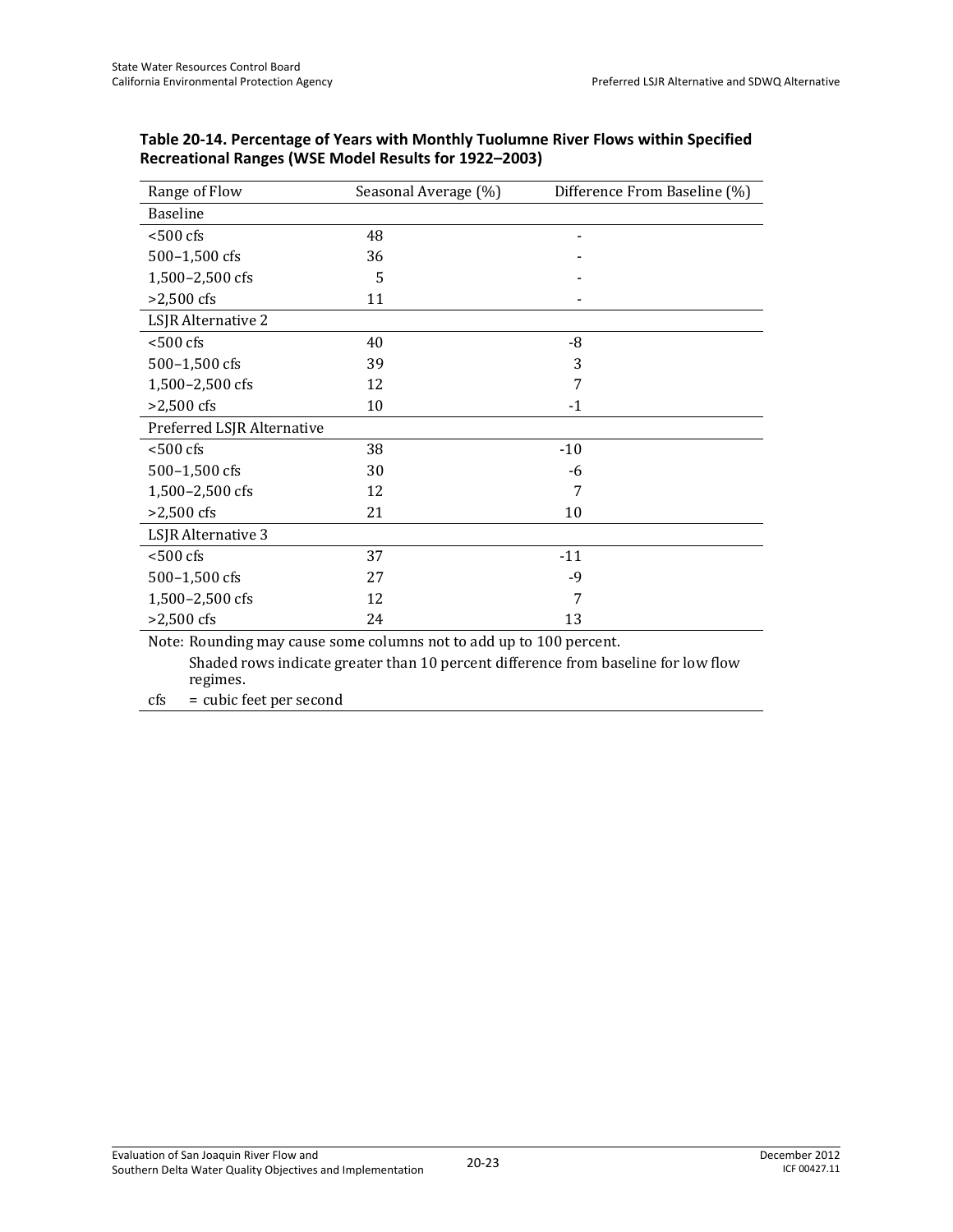| Range of Flow              | Seasonal Average (%)                                                 | Difference From Baseline (%)                                                  |
|----------------------------|----------------------------------------------------------------------|-------------------------------------------------------------------------------|
| <b>Baseline</b>            |                                                                      |                                                                               |
| $< 500$ cfs                | 66                                                                   |                                                                               |
| 500-1,500 cfs              | 22                                                                   |                                                                               |
| 1,500-2,500 cfs            | 5                                                                    |                                                                               |
| $>2,500$ cfs               | 6                                                                    |                                                                               |
| <b>LSRJ</b> Alternative 2  |                                                                      |                                                                               |
| $<$ 500 $<$ fs             | 58                                                                   | -8                                                                            |
| 500-1,500 cfs              | 31                                                                   | 9                                                                             |
| 1,500-2,500 cfs            | 6                                                                    | 1                                                                             |
| $>2,500$ cfs               | 6                                                                    | 0                                                                             |
| Preferred LSJR Alternative |                                                                      |                                                                               |
| $< 500$ cfs                | 51                                                                   | $-15$                                                                         |
| 500-1,500 cfs              | 31                                                                   | 9                                                                             |
| 1,500-2,500 cfs            | 13                                                                   | 8                                                                             |
| $>2,500$ cfs               | 5                                                                    | $-1$                                                                          |
| LSJR Alternative 3         |                                                                      |                                                                               |
| $< 500 \text{ cfs}$        | 49                                                                   | $-17$                                                                         |
| 500-1,500 cfs              | 31                                                                   | 9                                                                             |
| 1,500-2,500 cfs            | 15                                                                   | 10                                                                            |
| $>2,500$ cfs               | 5                                                                    | $-1$                                                                          |
|                            | Notes: Rounding may cause some columns not to add up to 100 percent. |                                                                               |
|                            |                                                                      | Chadad verys indicate questenthan 10 novemb difference from heseline for levy |

| Table 20-15. Percentage of Years with Monthly Merced River Flows within Specified Recreational |  |
|------------------------------------------------------------------------------------------------|--|
| Ranges (WSE Model Results for 1922-2003)                                                       |  |

 Shaded rows indicate greater than 10 percent difference from baseline for low flow regimes.

cfs = cubic feet per second

The recreational opportunities on the Stanislaus River are relatively unaffected by the Preferred LSJR Alternative. The Tuolumne and Merced Rivers are more affected by the Preferred LSJR Alternatives and exhibit up to a 15 percent reduction in the frequency of low flow conditions supporting swimming and wading and is considered a significant impact. As with LSJR Alternative 3 described in Chapter 10, there are no feasible mitigation measures. Accordingly, impacts to recreational resources under the Preferred LSJR Alternative would be significant and unavoidable.

However, this is a conservative analysis given that the reductions in low flows for swimming and wading would occur during May and June and would not occur during the remainder of the peak swimming and wading season. In addition, these impacts would be offset by other recreational opportunities related to improved conditions for kayaking and whitewater rafting at higher flows. Mitigation measures associated with the Preferred LSJR Alternative are the same as for LSJR Alternative 3 described in Chapter 10.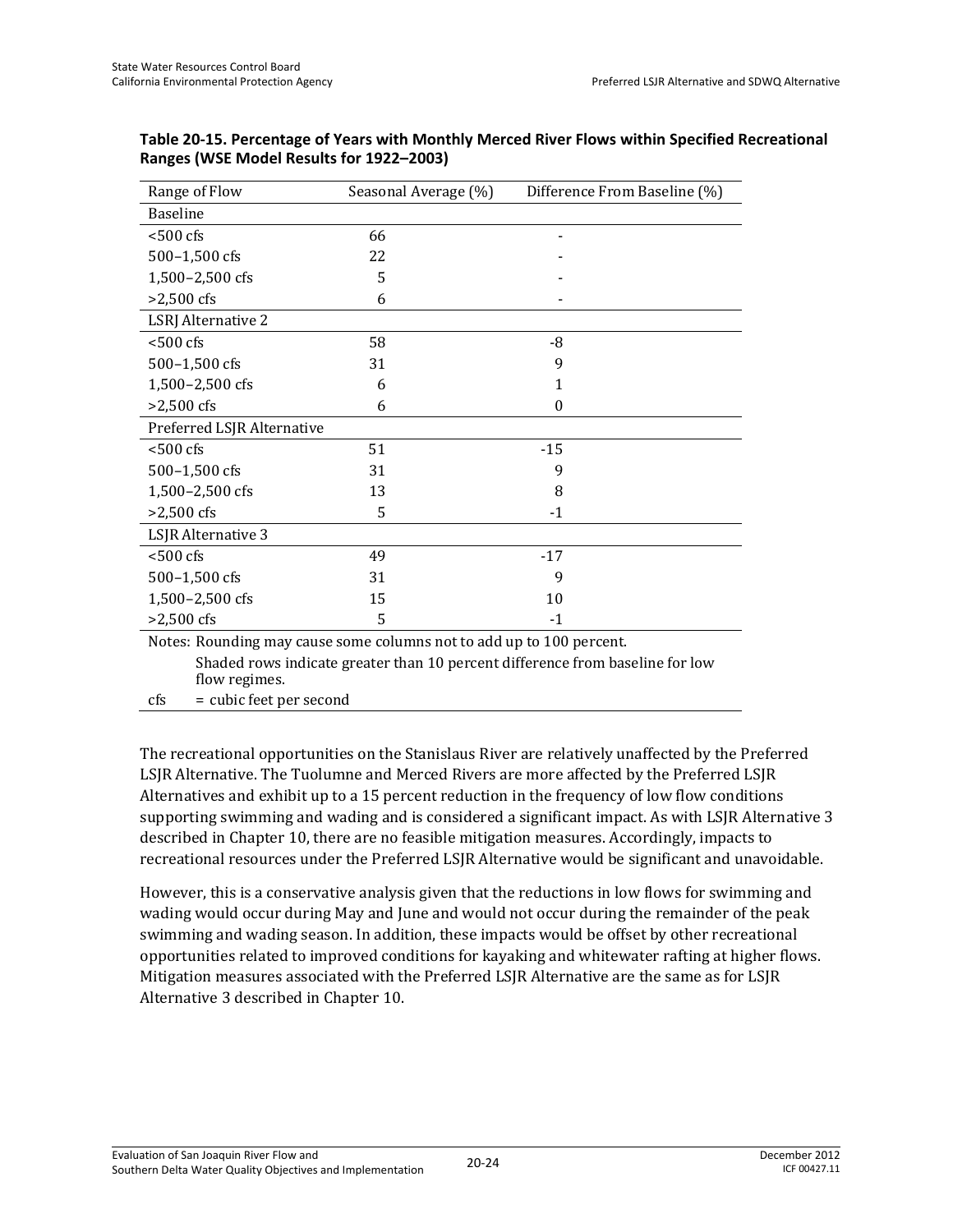## **20.2.7 Agricultural Resource Impacts Analysis**

Chapter 11, *Agricultural Resources*, analyzes impacts on agricultural resources from the LSJR alternatives. Increased tributary flows pursuant to the LSJR alternatives would result in fewer water supplies available for agricultural purposes. Chapter 11 identifies two agricultural impacts related to conversion of farmland to nonagricultural uses (AG-1) and other changes in the environment that may reduce land available for agricultural uses (AG-2).

LSJR Alternatives 2 and 3 would have a less-than-significant impact on other changes in the existing environment that could result in a conversion of farmland to nonagricultural use (AG-2). Accordingly, because the Preferred LSJR Alternative falls between LSJR Alternatives 2 and 3, it was assumed to have the same less-than-significant impact on AG-2. Chapter 11 evaluates one impact (AG-1) that has a different significance level between LSJR Alternatives 2 and 3. An analysis of AG-1 is provided below.

### **AG-1: Convert Prime Farmland, Unique Farmland, or Farmland of Statewide Importance to nonagricultural uses** *(Significant and unavoidable)*

Impacts on agricultural resources from conversion of Prime or Unique Farmland or Farmland of Statewide Importance to nonagricultural uses may result from changes in water supplies for agricultural purposes. Impacts from the LSJR alternatives related to conversion of farmland were analyzed by comparing water supply impacts under the LSJR alternatives to baseline. These supplies were then used in the Statewide Water Agricultural Production model (SWAP) to determine the agricultural production under the LSJR alternatives compared to baseline.2 Below is a comparison of total crop acreage in production for LSJR Alternatives 2 and 3 relative to baseline. Because the Preferred LSJR Alternative falls between LSJR Alternative 2 and 3, the impact on agricultural production for the Preferred LSJR Alternative was linearly interpolated from LSJR Alternatives 2 and 3. Similar to the analysis in Chapter 11, the analysis was conducted by comparing the difference in crop acreages at the 80 percent exceedance level. Prime Farmland, Unique Farmland, and Farmland of Statewide Importance are defined as having adequate water supply 8 out of 10 years (represented by the 80 percent exceedance level of irrigated crop acreage).

|                            | Total Acreage in<br>Production at 80%<br>Exceedance | Difference From<br><b>Baseline</b> | % Difference From<br>Baseline |
|----------------------------|-----------------------------------------------------|------------------------------------|-------------------------------|
| Baseline                   | 934,820                                             |                                    |                               |
| LSJR Alternative 2         | 915,569                                             | $-19,251$                          | $-2$                          |
| Preferred LSJR Alternative | 828,821                                             | $-105,999$                         | $-11$                         |
| LSJR Alternative 3         | 799,905                                             | $-134,915$                         | $-14$                         |

#### **Table 20-16. Average Annual Acres of Irrigated Land for the Entire Plan Area**

Significant impacts were assumed when crop production acreage was reduced by greater than 10 percent. As demonstrated above (Table 20-16), the Preferred LSJR Alternative would reduce total crop production by greater than 10 percent. Therefore, the Preferred LSJR Alternative would have a significant impact on the potential conversion of Prime Farmland, Unique Farmland, or Farmland of

l

<sup>2</sup> More information about SWAP and its application can be found in Appendix G, *Agricultural and Economic Effects of the Lower San Joaquin River Flow Alternatives*.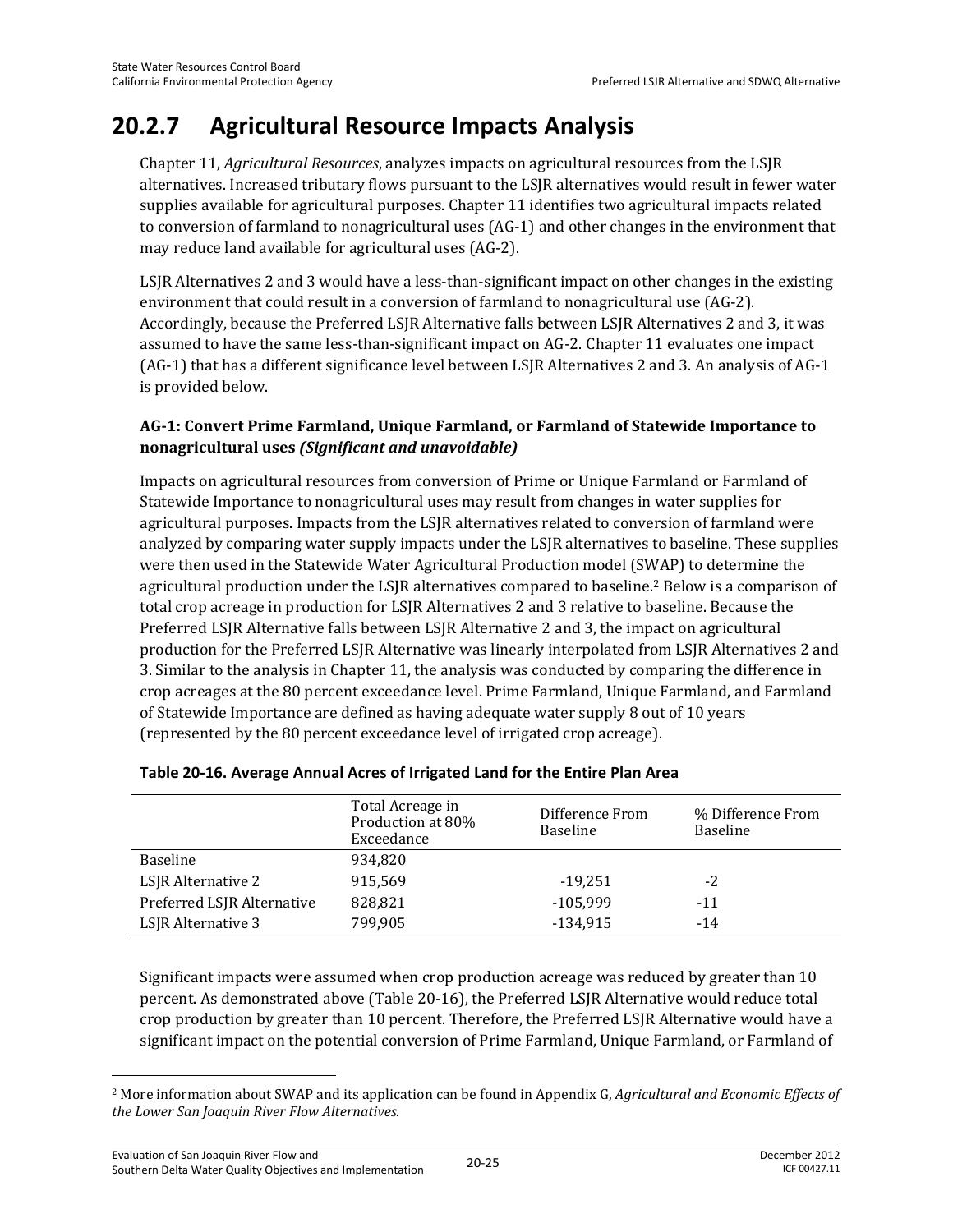Statewide Importance to nonagricultural uses (AG-1). Similar to LSJR Alternative 3, there are no feasible mitigation measures. Accordingly, the Preferred LSJR Alternative would have a significant and unavoidable impact on agriculture relative to AG-1.

## **20.2.8 Cultural Resources Impacts Analysis**

Chapter 12 of this SED, *Cultural Resources*, discusses potential impacts on cultural resources in the plan area. Table 20-1 identifies three cultural resources that may be impacted by the LSJR alternatives. There may be: substantial adverse changes in the significance of historical or archaeological resources; disturbances of human remains, including those interred outside formal cemeteries; and disturbances or destruction of a unique paleontological resource or site or unique geologic feature (CUL-1, CUL-2, and CUL-3, respectively). For each of these impacts, LSJR Alternatives 2 and 3 were determined to have a less-than-significant impact. Because the effects of the Preferred LSJR Alternative are generally within the bounds of LSJR Alternatives 2 and 3, it is also determined that the Preferred LSJR Alternative would have a less-than-significant impact on CUL-1, CUL-2, and CUL-3.

## **20.2.9 Service Providers Impacts Analysis**

Chapter 13 of this SED, *Service Providers*, discusses potential impacts on service providers in the plan area. Impacts on service providers may result from reductions in water supplies under the Preferred LSJR Alternative. Impacts from the Preferred LSJR Alternatives related to service providers were analyzed by comparing water supply impacts under the Preferred LSJR Alternatives to LSJR Alternatives 2 and 3. Water supply impacts were estimated by changes in the volume of diversions and the end-of-September storage in New Melones, New Don Pedro, and New Exchequer Reservoirs.

Table 20-1 identifies four potential impacts the LSJR alternatives may have on service providers in the plan area. LSJR Alternatives 2 and 3 had the same level of significance for two impacts: potentially degrading water quality for drinking purposes and having potentially insufficient water supplies available to service providers relying on exports (SP-1 and SP-3 respectively). Because the effects of the Preferred LSJR Alternative are within the bounds of LSJR Alternatives 2 and 3, it is determined that the Preferred LSJR Alternative would have the same, less-than-significant, impacts on SP-1 and SP-3.

### **SP-2: Require or result in the construction of new or expanded water treatment facilities or water supply infrastructure, the construction of which could cause significant environmental effects** *(Significant and unavoidable-see SP-4)*

### **SP-4: Require or result in the construction of new wastewater treatment facilities or expansion of existing facilities or infrastructure, the construction or operation of which could cause significant environmental effects** *(Significant and unavoidable)*

As demonstrated in Section 20.2.1, the average monthly diversions associated with the Preferred LSJR Alternative are close to that of LSJR Alternative 3, both of which result in a significant reduction in supplies of more than 5 percent and a resulting significant impact on service providers for SP-2 and SP-4. For the same reasons, the Preferred LSJR Alternative would also result in significant impacts for SP-2 and SP-4. As with LSJR Alternative 3 described in Chapter 13, there are no feasible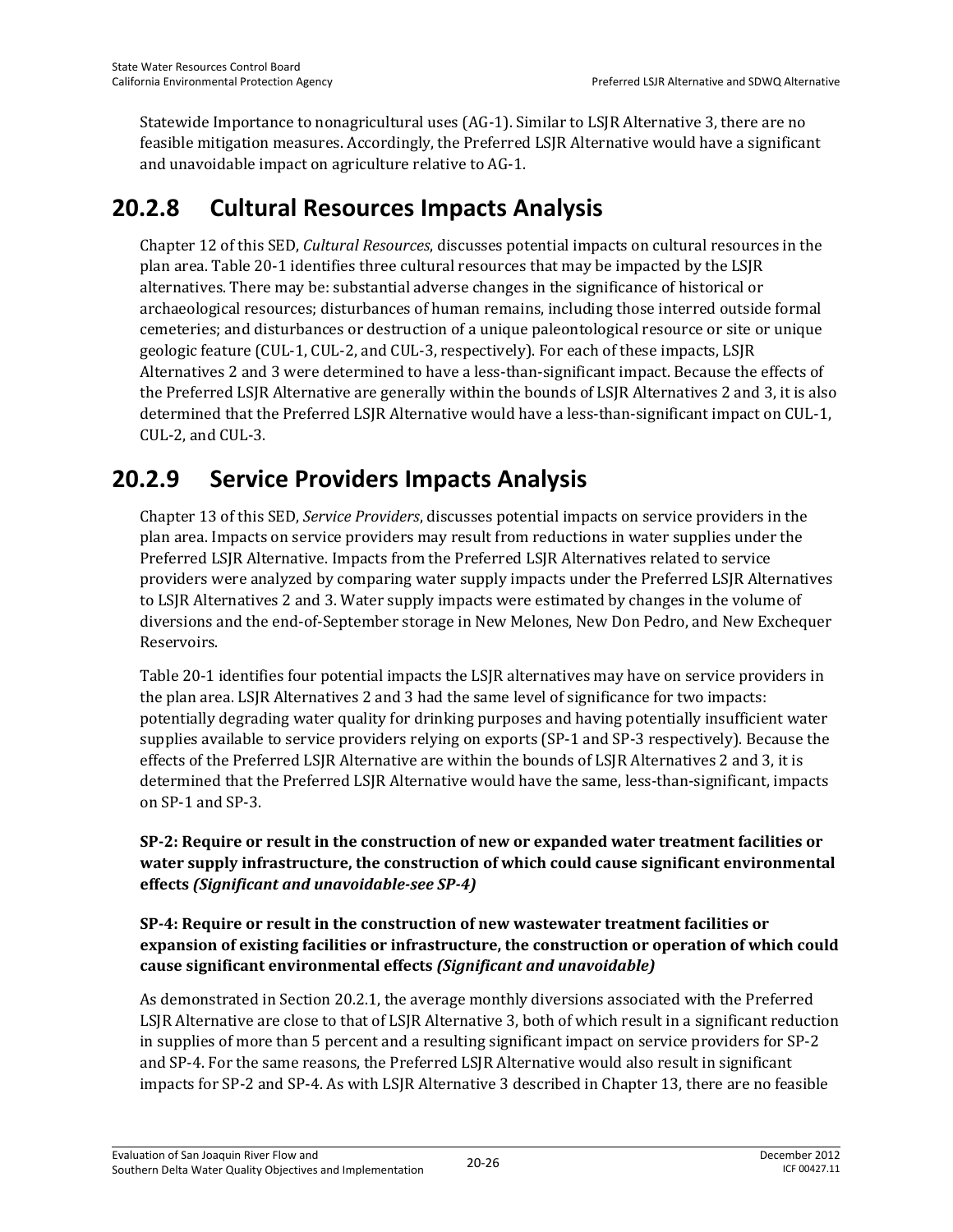mitigation measures. Impacts to service providers under the Preferred LSJR Alternative would be significant and unavoidable.

## **20.2.10 Energy Resources and Climate Change Impacts Analysis**

Chapter 14, *Energy Resources and Climate Change*, discusses potential impacts on energy resources and climate change in the plan area. As shown in Table 20-1, there are five impacts identified in Chapter 14, of which three impacts have the same levels of significance between LSJR Alternatives 2 and 3. It is assumed that for these impacts, ECC-1, ECC-2, and ECC-5, the Preferred LSJR Alternative would have the same, less-than-significant impacts. Below is an impacts analysis for ECC-3 and ECC-4, which did not have the same levels of significance between the two alternatives.

### **ECC-3: Generate GHG emissions, either directly or indirectly, that have a significant impact on the environment** *(Significant and unavoidable- see ECC-4)*

### **ECC-4: Conflict with an applicable plan, policy, or regulation adopted for the purposes of reducing GHG emissions** *(Significant and unavoidable)*

Energy resources are dependent on hydrologic conditions. When there is high flow, more water is available for diversion through power plant turbines, and there is generally greater flexibility in the timing of reservoir releases to produce power. Higher required flows for environmental benefit decrease available water diversions, causing groundwater pumping increases. The increased electrical demand for groundwater pumping creates an increase in greenhouse gas emissions. Greenhouse gases (GHG) are generated by non-hydropower electrical generation and by groundwater pump use.

The estimated annual GHG emissions per the LSJR alternative are shown in Table 20-17. Based on the information presented in Table 20-17, a linear interpolation between LSJR Alternatives 2 and 3 was used to estimate the total GHG emissions for the Preferred LSJR Alternative.

| Alternative                                                    | GHG from<br>Power Generation<br>(MT CO2e/year) | GHG from<br><b>Energy Consumption</b><br>(MT CO2e/year) | <b>Total GHG Emissions</b><br>(MT CO2e/year) |  |  |
|----------------------------------------------------------------|------------------------------------------------|---------------------------------------------------------|----------------------------------------------|--|--|
| <b>Baseline Conditions</b>                                     | 0                                              |                                                         | 0                                            |  |  |
| LSJR Alternative 2                                             | $-2,1571$                                      | 2.294                                                   | 137                                          |  |  |
| Preferred LSJR<br>Alternative                                  | 9.706                                          | 29,389                                                  | 39,095                                       |  |  |
| LSJR Alternative 3                                             | 13,660                                         | 38,420                                                  | 52,081                                       |  |  |
| $MT CO2e/year$ = metric ton carbon dioxide equivalent per year |                                                |                                                         |                                              |  |  |

#### **Table 20-17. Estimated Annual Greenhouse Gas (GHG) Emissions Compared to Baseline**

<sup>1</sup> Modeled results indicate that LSJR Alternative 2 would result in an increase in hydropower production.

Using the linear interpolation, the Preferred LSJR Alternative would produce more than 10,000 metric ton carbon dioxide equivalent per year, resulting in a significant impact on energy resources and climate change (ECC-3 and ECC-4). As with LSJR Alternative 3 described in Chapter 14, there are no feasible mitigation measures. Accordingly, impacts to energy resources and climate change impacts under the Preferred LSJR Alternative would be significant and unavoidable.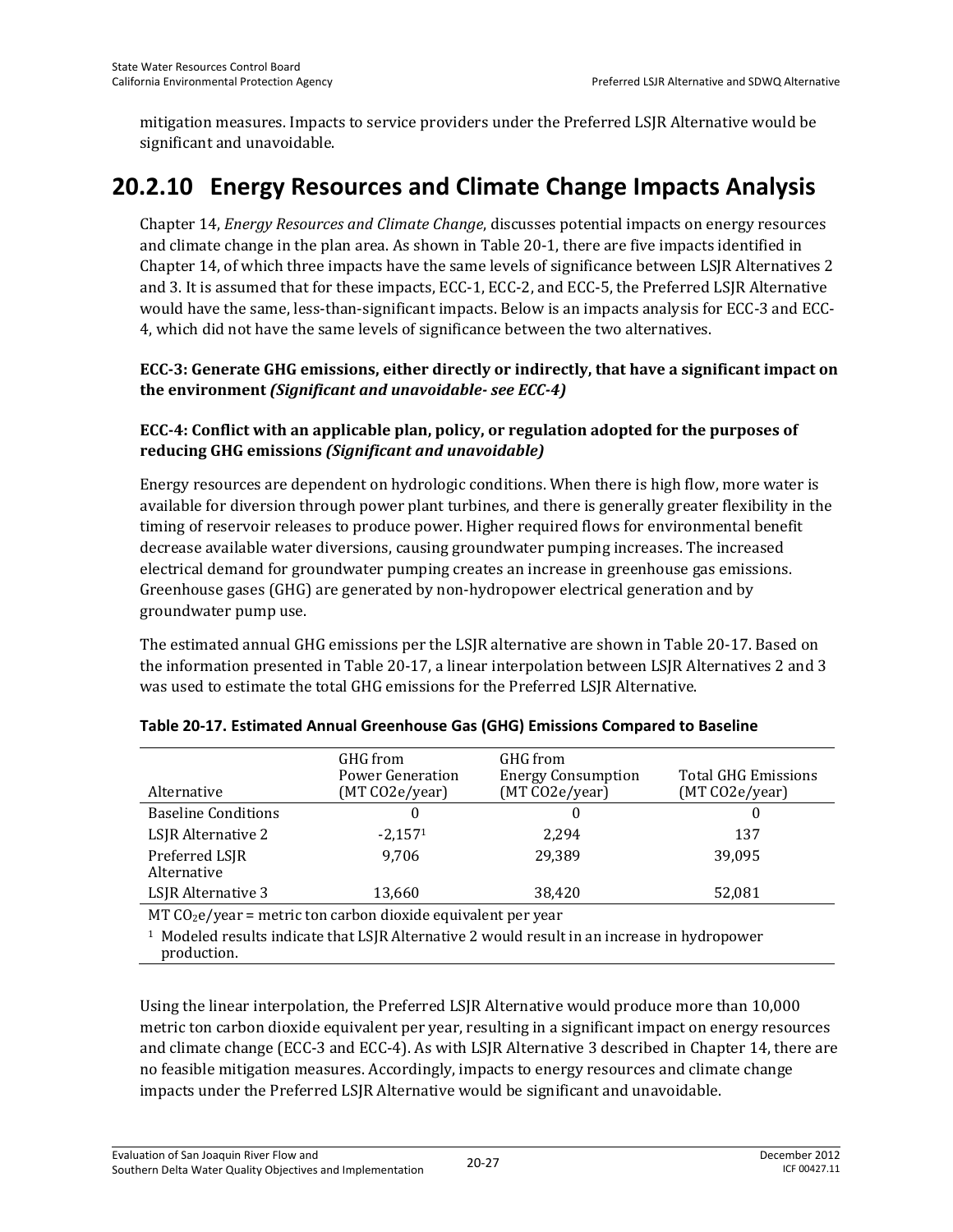## **20.2.11 Economic Analyses**

Chapter 18, *Economic Analyses*, analyzes the economic impact of the LSJR alternatives using the SWAP model. The Preferred LSJR Alternative was not specifically analyzed in Chapter 18, but Preferred LSJR Alternative effects can be estimated from a linear interpolation based on the effects of LSJR Alternatives 2 and 3.

### **Agricultural Production**

Modifying water available for diversions would cause changes in agricultural production. Changes in agricultural production are analyzed in two parts. The direct effect of changes in water availability is a change in the types and amounts of crops to be grown. The secondary effect of changes in water availability relates to the larger agricultural employment sector; a change in crop production may require more or less people to grow and harvest the crop resulting in changes in the regional economy. Agricultural production and the regional economic impact are further discussed in Appendix G, *Agricultural Economic Effects of Lower San Joaquin River Flow Alternatives.*

#### **Table 20-18 Estimated Average Annual Baseline Crop Production Revenue and Changes Associated with LSJR Alternatives 2 and 3 and the Preferred LSJR Alternative**

|                               | LSJR Alternative 2 |          | Preferred LSJR Alternative |          | LSJR Alternative 3 |          |
|-------------------------------|--------------------|----------|----------------------------|----------|--------------------|----------|
| Agricultural<br>Production    | Change             | % Change | Change                     | % Change | Change             | % Change |
| Irrigated acreage             | 12,280             |          | -46.799                    | -5       | $-66.500$          | $-7.0$   |
| Crop revenues<br>(\$millions) | \$9                | 0.3      | -\$28                      | $-1.0$   | -\$40              | $-1.5$   |

As shown above in Table 20-18, a 5 percent reduction in irrigated acreage is estimated for the Preferred LSJR Alternative. Similarly, a 5 percent reduction in irrigated acreage results in a 1 percent loss in crop revenues. Table 20-19 below follows this analysis by analyzing regional economic effects. If the Preferred LSJR Alternative reduces crop acreage compared to baseline, then the regional agricultural sector would have less output and there would be a slight decrease in jobs.

**Table 20-19. Estimate Average Annual Change in Crop Production and Related Sector Compared to Baseline** 

| Regional Economic<br><b>Effects</b> |        | LSJR Alternative 2 |        | Preferred LSJR Alternative |        | LSJR Alternative 3 |
|-------------------------------------|--------|--------------------|--------|----------------------------|--------|--------------------|
| Agriculture-related<br>effects      | Change | % Change           | Change | % Change                   | Change | % Change           |
| Total sector output<br>(\$millions) | \$15   | 0.3                | -\$48  | $-1.1$                     | -\$69  | $-1.5$             |
| Total sector jobs                   | 102    | 0.3                | $-323$ | $-11$                      | -465   | $-1.5$             |

As demonstrated above, total agricultural sector output and related sector jobs are estimated to go down by 1 percent. A 1 percent decrease in agricultural sector output and jobs results in a decrease of \$48 million in total sector output and 323 jobs.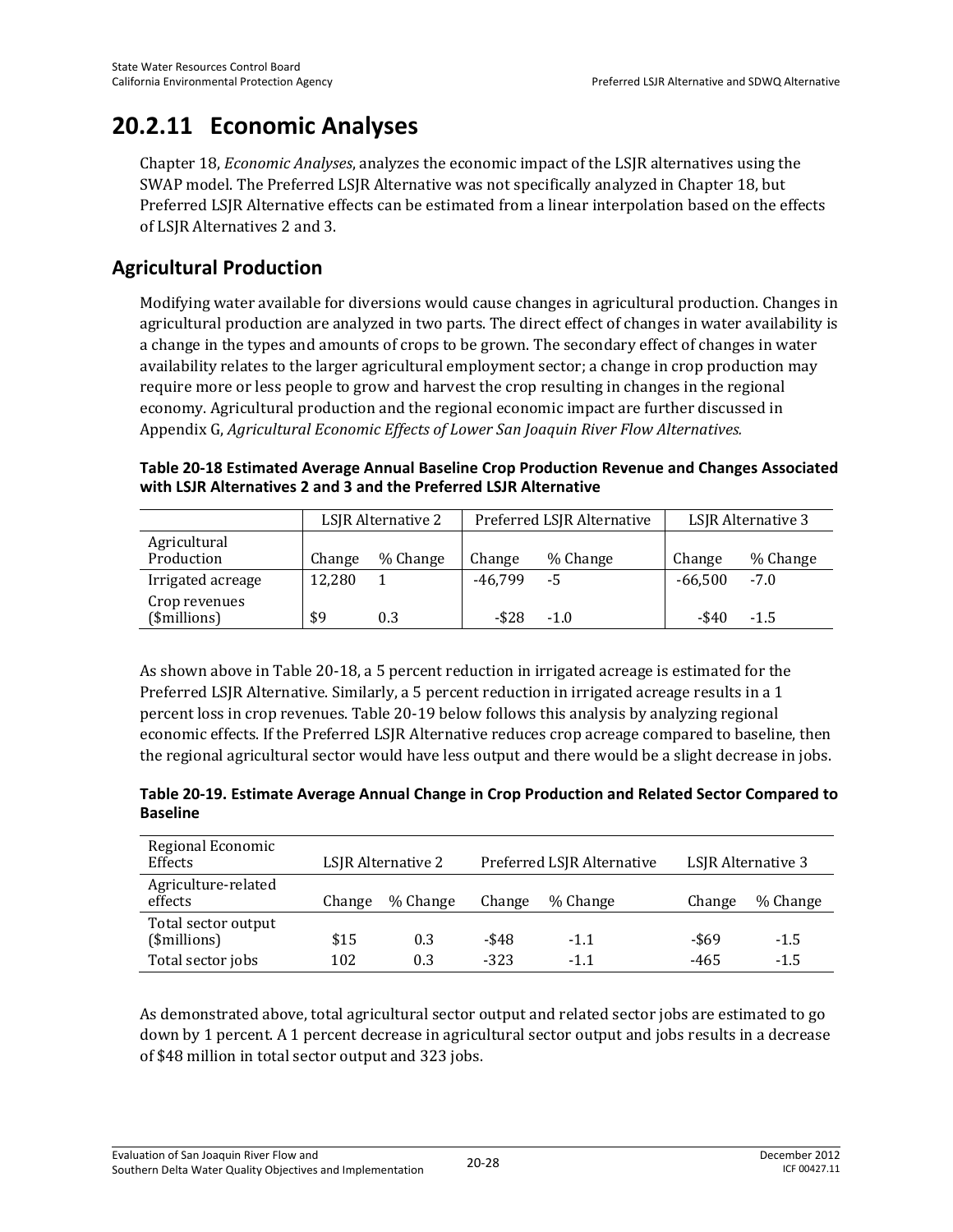### **Hydropower Generation**

Hydropower generation is discussed in detail in Appendix J, *Hydropower and Electric Grid Analysis of Lower San Joaquin River Flow Alternatives*. Power generation in late summer and early fall decreases as more unimpaired flow is required for environmental benefits. This is a result of water previously stored for late summer diversions being released February–June to meet unimpaired flow targets. Table 20-20 presents the average annual hydropower generation for LSJR Alternatives 2 and 3 and the Preferred LSJR Alternative. Additionally, Table 20-20 presents the potentially lost revenue associated with these alternatives.

|                                    | LSJR Alternative 2 |          | Preferred LSJR Alternative |          | LSJR Alternative 3 |          |
|------------------------------------|--------------------|----------|----------------------------|----------|--------------------|----------|
| Hydropower<br>Production           | Change             | % Change | Change                     | % Change | Change             | % Change |
| Generation (gigawatt<br>hours)     |                    | 0.4      | $-22.$                     | $-1.4$   | -38                | $-2.4$   |
| Hydropower revenue<br>(\$millions) | \$0.9              |          | $-$1.4$                    | $-1.4$   | $-$ \$2.5          | -3       |

|  |  | Table 20-20. Average Annual Hydropower Revenue Compared to Baseline |
|--|--|---------------------------------------------------------------------|
|--|--|---------------------------------------------------------------------|

The Preferred LSJR Alternative is estimated to reduce average annual hydropower generation by 22 gigawatt hours, which represents a loss of \$1.4 million in revenue. In general, the Preferred LSJR Alternative would result in a 1.4 percent reduction in power generated and revenue lost.

### **Recreation Impacts**

Recreational economic impacts are evaluated using visitor days, benefits, and spending. The primary recreational activities include swimming, kayaking, boating, and wading in the tributaries and reservoirs. Admission fees and spending associated with these activities is analyzed in Chapter 18, *Economic Analyses.* Below is a summary of the recreational impact as compared to baseline.

As shown in Table 20-21, the Preferred LSJR Alternative would reduce the number of recreational visitor days on the tributaries and at the reservoirs by 33,450 visitor-days. This results in an average annual loss of \$920,000 in revenue.

|                                   | LSJR Alternative 2 | Preferred LSJR<br>Alternative | LSJR Alternative 3 |
|-----------------------------------|--------------------|-------------------------------|--------------------|
| Recreation                        | Change             | Change                        | Change             |
| Use (visitor-days)                | U                  | $-33.450$                     | $-44.600$          |
| User net benefits<br>(\$millions) | \$0                | $-$0.42$                      | $-$0.56$           |
| Visitor spending<br>(\$millions)  | \$0                | $-$0.50$                      | $-$0.67$           |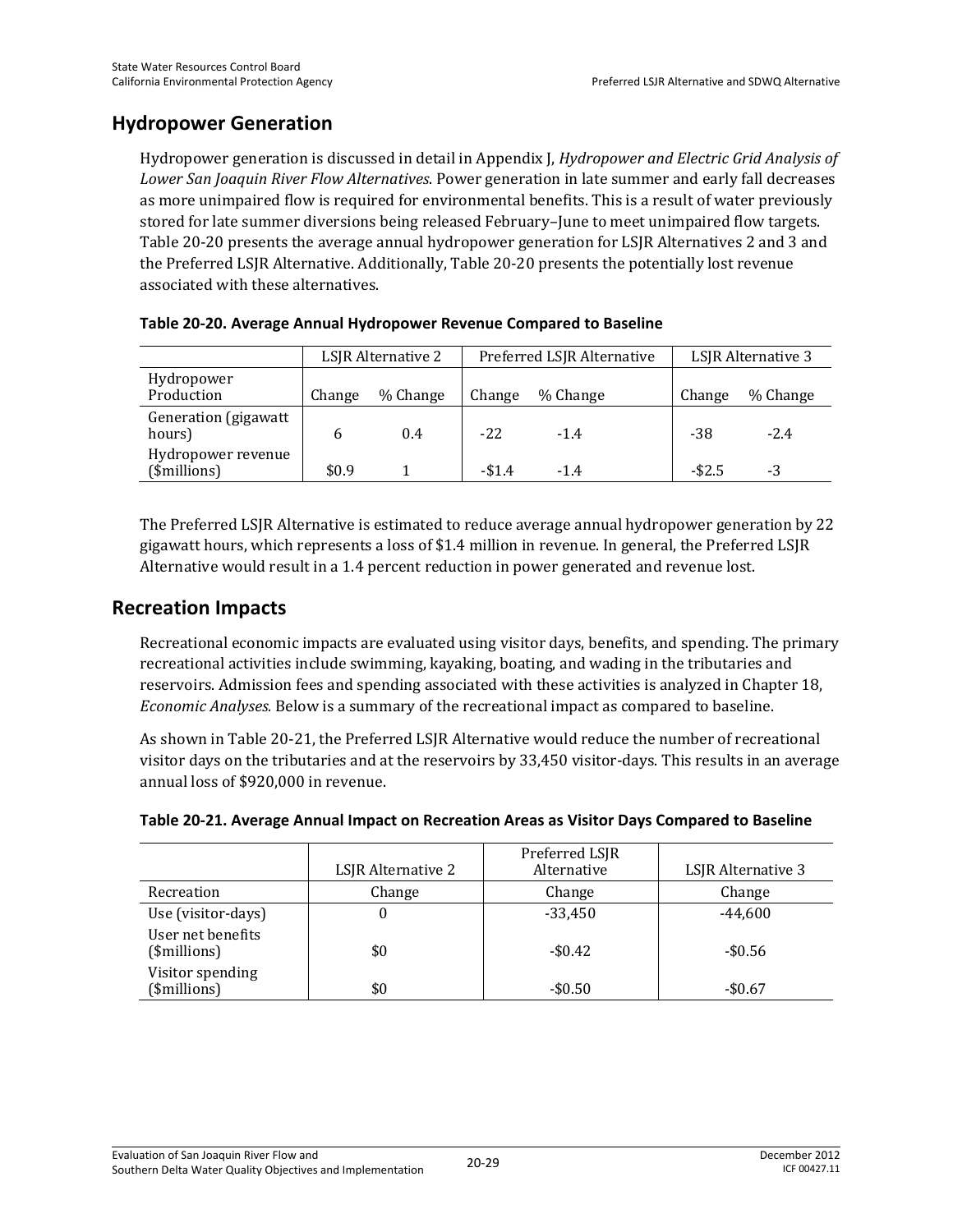# **20.3 Conclusions**

The summarized environmental impacts of the Preferred LSJR Alternative are presented in Table 20-22. The impacts of the Preferred LSJR Alternative were within the bounds of analysis provided by the LSJR alternatives (LSJR Alternatives 2 and 3). Generally, the Preferred LSJR Alternative had impacts close to those of LSJR Alternative 3. As a result, it is expected the Preferred LSJR Alternative would have very similar cumulative impacts to those of LSJR Alternative 3 as summarized in Chapter 16, *Cumulative Impact Summary, Growth-Inducing Effects, and Irreversible Commitment of Resources* Table 16-2 and at the end of Chapters 5-14. Thus, it is expected to result in cumulative impacts to the following resources: water supply, surface hydrology, and water quality; groundwater resources; recreational resources; service providers; and, energy resources and climate change. The analysis performed for this chapter interpolates the results of LSJR Alternatives 2 and 3 with the Preferred LSJR Alternative. As identified in Chapter 17, *Summary of Impacts and Comparison of Alternatives*, LSJR Alternative 3 is considered the environmentally superior alternative when compared to LSJR Alternative 1, 2, and 4, because of the expected type and magnitude of impacts. Since Preferred LSJR Alternative is very similar to LSJR Alternative 3, it is expected to be more environmentally superior when compared to LSJR Alternative 2 and LSJR Alternative 4.

| Impact                                                                                                                                                                                                                                                     | Preferred LSJR Alternative<br>Significance Determination |
|------------------------------------------------------------------------------------------------------------------------------------------------------------------------------------------------------------------------------------------------------------|----------------------------------------------------------|
| HYD-1: Substantially reduce monthly river flow values caused by the<br>percent unimpaired flow objective                                                                                                                                                   | Less than significant                                    |
| HYD-2: Substantially alter hydrology such that regulating reservoir<br>operations are limited                                                                                                                                                              | Less than significant                                    |
| WS-1: Substantially reduce surface water supply diversions caused by a<br>change in river flows or reduce exports to CVP and SWP export service<br>areas caused by a change in river flows                                                                 | Significant and unavoidable                              |
| WQ-1: Violate water quality objectives by increasing the number of<br>months with EC above the water quality objectives for salinity at<br>Vernalis or southern Delta compliance stations                                                                  | Less than significant                                    |
| WQ-2: Substantially degrade water quality by increasing Vernalis<br>and/or southern Delta salinity (EC) such that agricultural beneficial<br>uses are impaired                                                                                             | Less than significant                                    |
| WQ-3: Substantially degrade water quality by increasing water<br>temperature caused by reduced river flows                                                                                                                                                 | Less than significant                                    |
| WQ-4: Substantially degrade water quality by increasing contaminant<br>concentrations caused by reduced river flows                                                                                                                                        | Less than significant                                    |
| FLO-1: Substantially alter the existing drainage pattern of the site or<br>area through the alteration of the course of a stream or river in a<br>manner that would result in substantial erosion or siltation on<br>or offsite                            | Less than significant                                    |
| FLO-2: Substantially alter the existing drainage pattern of the site or<br>area through the alteration of the course of a stream or river or<br>substantially increase the rate of surface runoff in manner that would<br>result in flooding on or offsite | Less than significant                                    |
| AQUA-1: Changes in availability of warmwater species reservoir<br>habitat resulting from change in reservoir water levels                                                                                                                                  | Less than significant                                    |

#### **Table 20-22. Summary of Preferred LSJR Alternative Impacts Determinations**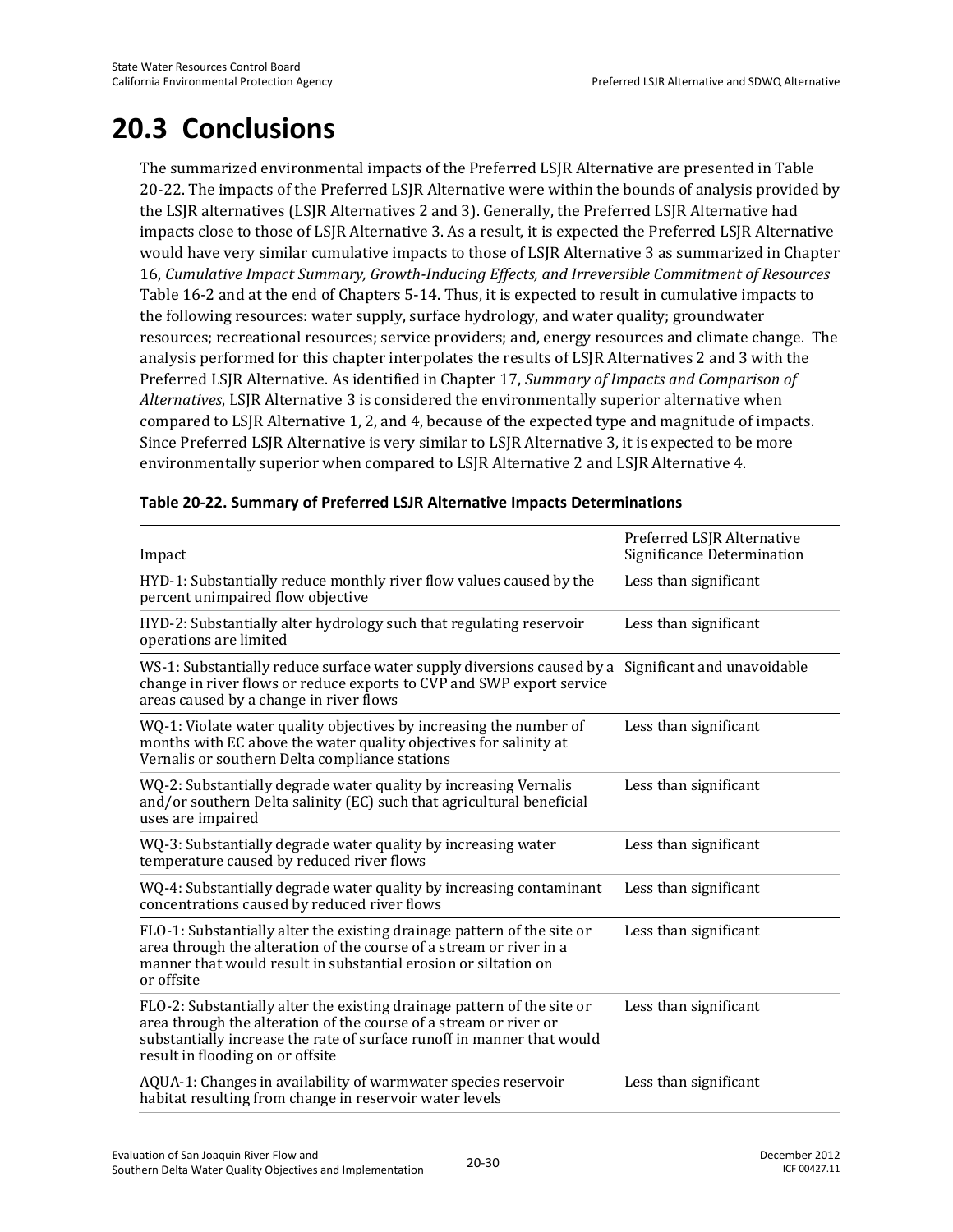| Impact                                                                                                                                                                                                                                                                                 | Preferred LSJR Alternative<br>Significance Determination |
|----------------------------------------------------------------------------------------------------------------------------------------------------------------------------------------------------------------------------------------------------------------------------------------|----------------------------------------------------------|
| AQUA-2: Changes in availability of coldwater species reservoir habitat<br>resulting from changes in reservoir storage                                                                                                                                                                  | Less than significant                                    |
| AQUA-3: Changes in quantity/quality of spawning, rearing, and<br>migration habitat resulting from changes in flow                                                                                                                                                                      | Less than significant                                    |
| AQUA-4: Changes in exposure of fish to stressful water temperatures<br>resulting from changes in reservoir storage and releases                                                                                                                                                        | Less than significant                                    |
| AQUA-5 : Changes in exposure to pollutants resulting from changes<br>in flow (dilution/mobilization effects)                                                                                                                                                                           | Less than significant                                    |
| AQUA-6: Changes in exposure to suspended sediment and turbidity<br>resulting from changes in flow (mobilization)                                                                                                                                                                       | Less than significant                                    |
| AQUA-7: Changes in redd dewatering and fish stranding losses<br>resulting from flow fluctuations                                                                                                                                                                                       | Less than significant                                    |
| AQUA-8: Changes in spawning habitat quality resulting from changes in Less than significant<br>flood flows                                                                                                                                                                             |                                                          |
| AQUA-9: Changes in food availability resulting from changes in flow,<br>nutrient transport, and water quality (food web support)                                                                                                                                                       | Less than significant                                    |
| AQUA-10: Changes in predation risk resulting from changes in flow and Less than significant<br>water temperature                                                                                                                                                                       |                                                          |
| AQUA-11: Changes in disease risk resulting from changes in flow, water Less than significant<br>temperature, and water quality                                                                                                                                                         |                                                          |
| AQUA-12: Changes in fish transport resulting from changes in flow                                                                                                                                                                                                                      | Less than significant                                    |
| AQUA-13: Changes in southern Delta and estuarine habitat<br>resulting from changes in SJR inflows and export effects                                                                                                                                                                   | Less than significant                                    |
| BIO-1 : Have a substantial impacts on any riparian habitat or other<br>sensitive natural terrestrial communities identified in local or regional<br>plans, policies, regulations or by Department of Fish and Game (DFG)<br>and U.S. Fish and Wildlife Service (USFWS)                 | Less than significant                                    |
| BIO-2: Have a substantial adverse effect on federally protected<br>wetlands as defined by Section 404 of the Clean Water Act (including,<br>but not limited to, marsh, vernal pool, coastal, etc.) through direct<br>removal, filling, hydrologic interruption, or other means         | Less than significant                                    |
| BIO-3: Facilitate an increase in distribution and abundance of invasive<br>plants or nonnative wildlife                                                                                                                                                                                | Less than significant                                    |
| BIO-4: Have a substantial adverse effect, either directly or through<br>habitat modifications, on any terrestrial animal species identified as a<br>candidate, sensitive, or special-status species in local or regional plans,<br>policies, or regulations, or by DFG and USFWS       | Less than significant                                    |
| BIO-5: Conflict with the provisions<br>of an adopted habitat conservation plan, natural community<br>conservation plan, or other approved local, regional, or state habitat<br>conservation plan, or conflict with any local policies or ordinances<br>protecting biological resources | Less than significant                                    |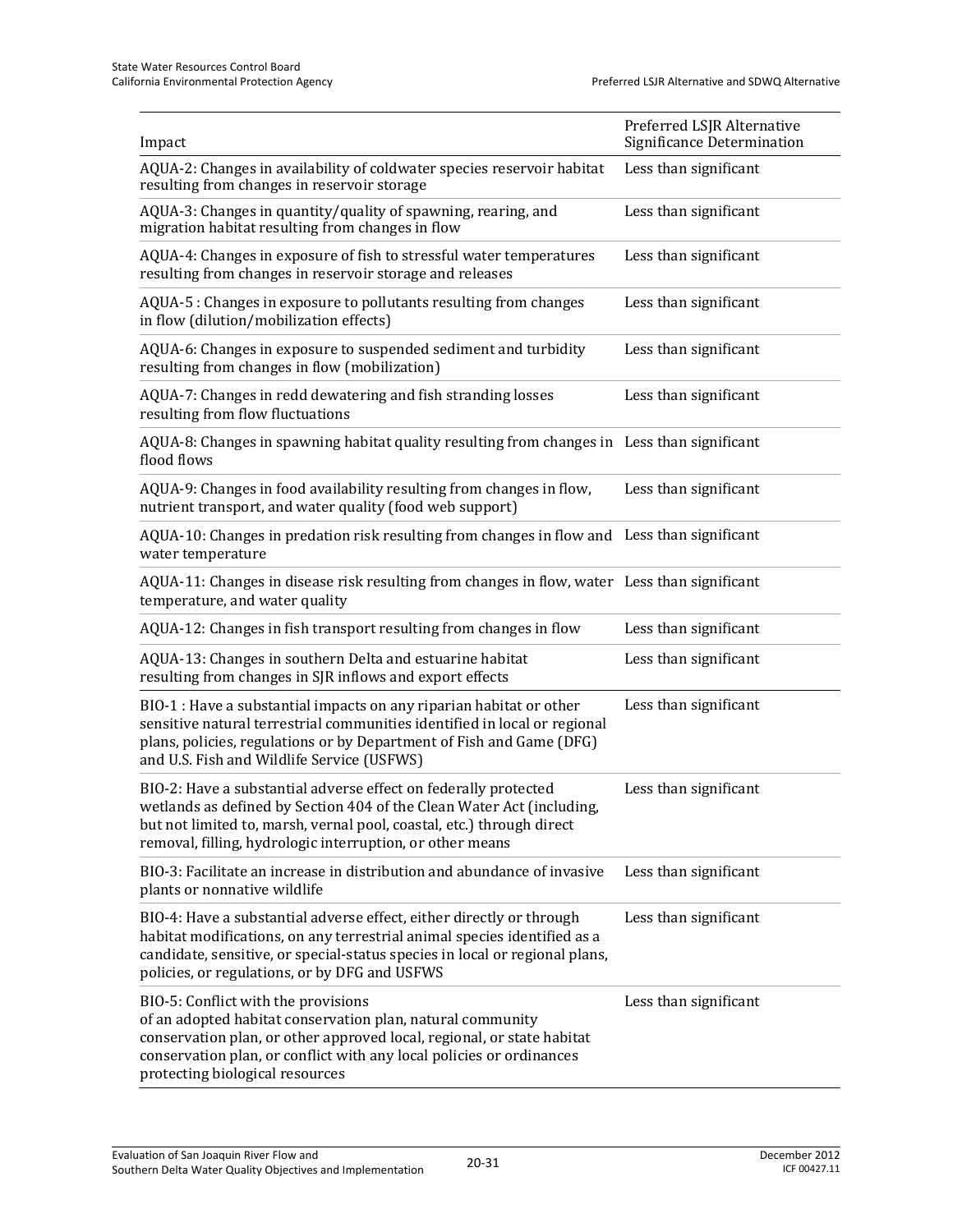| Impact                                                                                                                                                                                                                                  | Preferred LSJR Alternative<br>Significance Determination |
|-----------------------------------------------------------------------------------------------------------------------------------------------------------------------------------------------------------------------------------------|----------------------------------------------------------|
| GW-1: Substantially deplete groundwater supplies or interfere<br>substantially with groundwater recharge                                                                                                                                | Significant and unavoidable                              |
| REC-1: Substantially reduce the use of existing recreation facilities or<br>opportunities on rivers or at reservoirs                                                                                                                    | Significant and unavoidable                              |
| EC-2: Substantially degrade the functionality of existing recreation<br>acilities on the rivers or at reservoirs                                                                                                                        | Less than significant                                    |
| EC-3: Substantially degrade the existing visual character or quality of<br>ne reservoirs                                                                                                                                                | Less than significant                                    |
| AG-1: Convert Prime Farmland, Unique Farmland, or Farmland of<br>Statewide Importance to nonagricultural uses                                                                                                                           | Significant and unavoidable                              |
| AG-2: Other changes in the existing environment which, due to their<br>location or nature, could result in a conversion of farmland to<br>nonagricultural use                                                                           | Less than significant                                    |
| CUL-1: Substantial adverse change in the significance of a historical or<br>archaeological resource                                                                                                                                     | Less than significant                                    |
| CUL-2: Disturbance of human remains, including those interred outside Less than significant<br>formal cemeteries                                                                                                                        |                                                          |
| CUL-3: Disturbance or destruction of a unique paleontological resource Less than significant<br>or site or unique geologic feature                                                                                                      |                                                          |
| SP-1: Substantially degrade water quality for municipal drinking<br>water purposes                                                                                                                                                      | Less than significant                                    |
| SP-2: Require or result in the construction of new or expanded water<br>treatment facilities or water supply infrastructure, the construction of<br>which could cause significant environmental effects                                 | Significant and unavoidable                              |
| SP-3: Result in substantial changes to San Joaquin River inflows to the<br>Delta such that insufficient water supplies would be available to service<br>providers relying on CVP/SWP exports                                            | Less than significant                                    |
| SP-4: Require or result in the construction of new wastewater<br>treatment facilities or expansion of existing facilities or infrastructure,<br>the construction or operation of which could cause significant<br>environmental effects | Significant and unavoidable                              |
| ECC-1: Adversely affect the reliability of California's electric grid                                                                                                                                                                   | Less than significant                                    |
| ECC-2: Result in inefficient, wasteful, and unnecessary energy<br>consumption                                                                                                                                                           | Less than significant                                    |
| ECC-3: Generate GHG emissions, either directly or indirectly, that have<br>a significant impact on the environment                                                                                                                      | Significant and unavoidable                              |
| ECC-4: Conflict with an applicable plan, policy, or regulation adopted<br>for the purposes of reducing the GHG emissions                                                                                                                | Significant and unavoidable                              |
| ECC-5: Effect of global climate change on the LSJR and SDWQ<br>alternatives                                                                                                                                                             | Less than significant                                    |